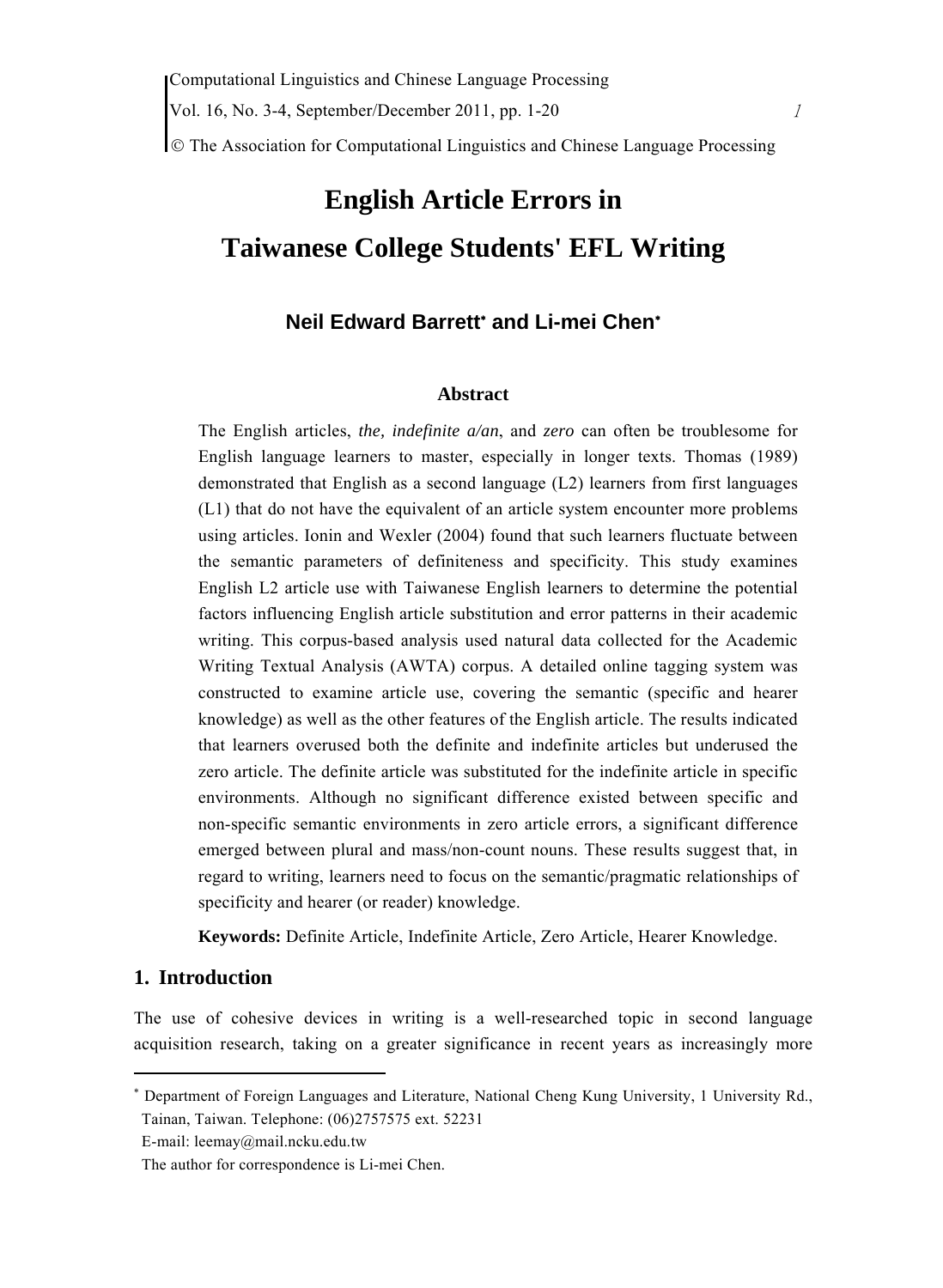students are being asked to present their work in English, thus pointing to the need for greater accuracy and cohesion. Errors within the article system (*i.e*., *a*, *an*, *the*, and the zero article) have been noted in studies examining L2 learners' writing, and such errors are present in advanced learners' texts as well (Lee, 2007). To put this issue into perspective, a corpus study of 668 TOEFL essays from Chinese, Japanese, and Russian students found that 13% of sentences-or 1 in every 8 noun phrases-had article errors (Han, Chodorow, & Leacock, 2006).

In written discourse, the omission of an article or the use of the wrong article may cause some ambiguity for the reader, especially when the writer wants to identify a noun anaphorically/cataphorically or assume reader/writer familiarity. Halliday and Hasan (1976), in their time-honored investigation into cohesion, pointed out that, "Whenever the information is contained in the text, the presence of an article creates a link between the sentence in which it occurs and that containing the referential information; in other words, it is cohesive" (p. 74). Therefore, the use of articles creates an understanding between the writer and reader, enabling the reader to locate where a noun or noun phrase is located as well as identify if it is already understood as known by the reader.

In addition to the above, the use of the English article involves the integration of semantic, pragmatic, and grammatical functions, as no one-to-one form-function mapping exists for each article, creating a large number of rules for students to master. In terms of native Mandarin-speaking English learners, article errors have been found to be cohesive writing errors in research by Chen (2002), Chiang (2003), and Ting (2003).

Research into article errors has revealed that English article errors may be due to an inability to acquire the semantic feature of specificity (Ionin & Wexler, 2004; Snape, 2006), resulting in the overuse of the definite article in specific environments. On the other hand, it may be a pragmatic deficit (Diez-Bedmar & Papp, 2008) when learners overuse the definite article due to extra-linguistic features, such as world knowledge. Other studies (Goto-Butler, 2002; Snape, 2008; Yoon, 1993) have investigated noun countability in terms of its influence on article errors.

Although previous research has examined Mandarin English L2 article use in spoken discourse (Moore, 2004; Robertson 2000) or article use in a cloze test (Lee, 2007; Snape, 2009) , only Diez-Bedmar and Papp (2008) have investigated texts from native Mandarin speaking English learners. They concluded that native Mandarin-speaking English learners have both a grammatical and a pragmatic deficit. Nevertheless, in their study, the essays were completed with time restrictions placing constraints on the writer, which may have resulted in more article errors.

The aim of this study is to identify the features that influence students' article use or misuse. We first noticed the frequency of article errors in undergraduate writing while tagging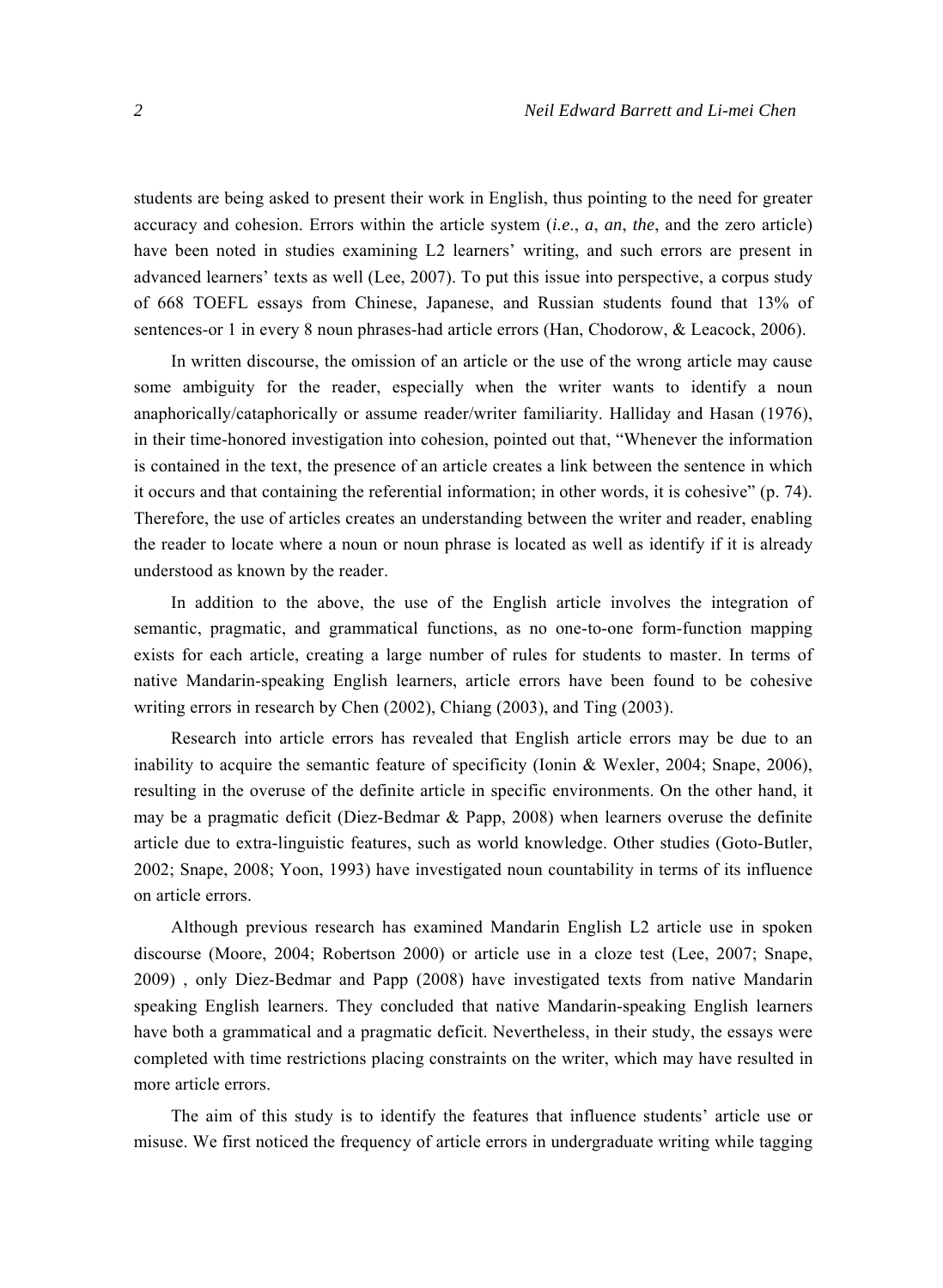cohesion errors for the Academic Writing Textual Analysis (AWTA) corpus, an online corpus of Taiwanese undergraduate writing. Although the article errors did not seriously impair communication, they interrupted the cohesion of the writing. Consequently, it was felt that the reasons for these errors deserved further attention.

To investigate the factors that influence article errors, this study asks the following questions:

1. What is the influence of specificity and definiteness on the English article substitution and error patterns in the academic writing of Taiwanese college students?

2. What other potential factors influence English article substitution and error patterns?

## **2. Literature Review**

English has three articles, the definite, indefinite, and zero, which have a wide range of semantic and syntactic functions in discourse (Moore, 2004). A widely-used theory related to English article use is the semantic wheel (Bickerton, 1981). According to Bickerton, English noun phrases (NPs) can be classified according to two semantic features: specific reference [+/-SR] and hearer knowledge [+/-HK]. Table 1 illustrates the four NPs. Many studies have shown that the failure to recognize [HK] has led to article errors in article production tasks (Lee, 2007; Robertson, 2000) and cloze tests (Goto-Butler, 2002; Trenkic, 2008).

| Noun phrase environment                                                                                         | Example                                                                                                                                                                                      |  |  |  |
|-----------------------------------------------------------------------------------------------------------------|----------------------------------------------------------------------------------------------------------------------------------------------------------------------------------------------|--|--|--|
| $[-SR, +HK]$ , (the, a, zero): Generics.                                                                        | A cat likes mice.<br><i>The</i> whale is a mammal.                                                                                                                                           |  |  |  |
|                                                                                                                 | ( <i>zero</i> ) Language is a great invention of human<br>kind.                                                                                                                              |  |  |  |
| $[+SR, +HK]$ , <i>(the)</i> : Unique, previously<br>mentioned, or physically present referents.                 | When I found a red box in front of my house,<br>it was too late. The box blew up with a terrific<br>explosion.<br>This book did not sell well even though the<br>author was a famous writer. |  |  |  |
| $[+SR, -HK]$ , $(a, zero)$ : First-mention NPs or<br>NPs following existential "has/have" or<br>"there is/are." | There is a new version of the I-phone. Did<br>you see it?<br>I keep sending ( <i>zero</i> ) messages to him.                                                                                 |  |  |  |
| [ $-SR$ , $-HK$ ], ( <i>a, zero</i> ): Equative NPs or NPs<br>in negation, question, or irrealis mood.          | He used to be <i>a</i> lawyer.<br>(zero) Foreigners would come up with a<br>better solution to this problem.                                                                                 |  |  |  |

*Table 1. Bickerton's noun phrase environments (Goto-Butler, 2002, p. 478)*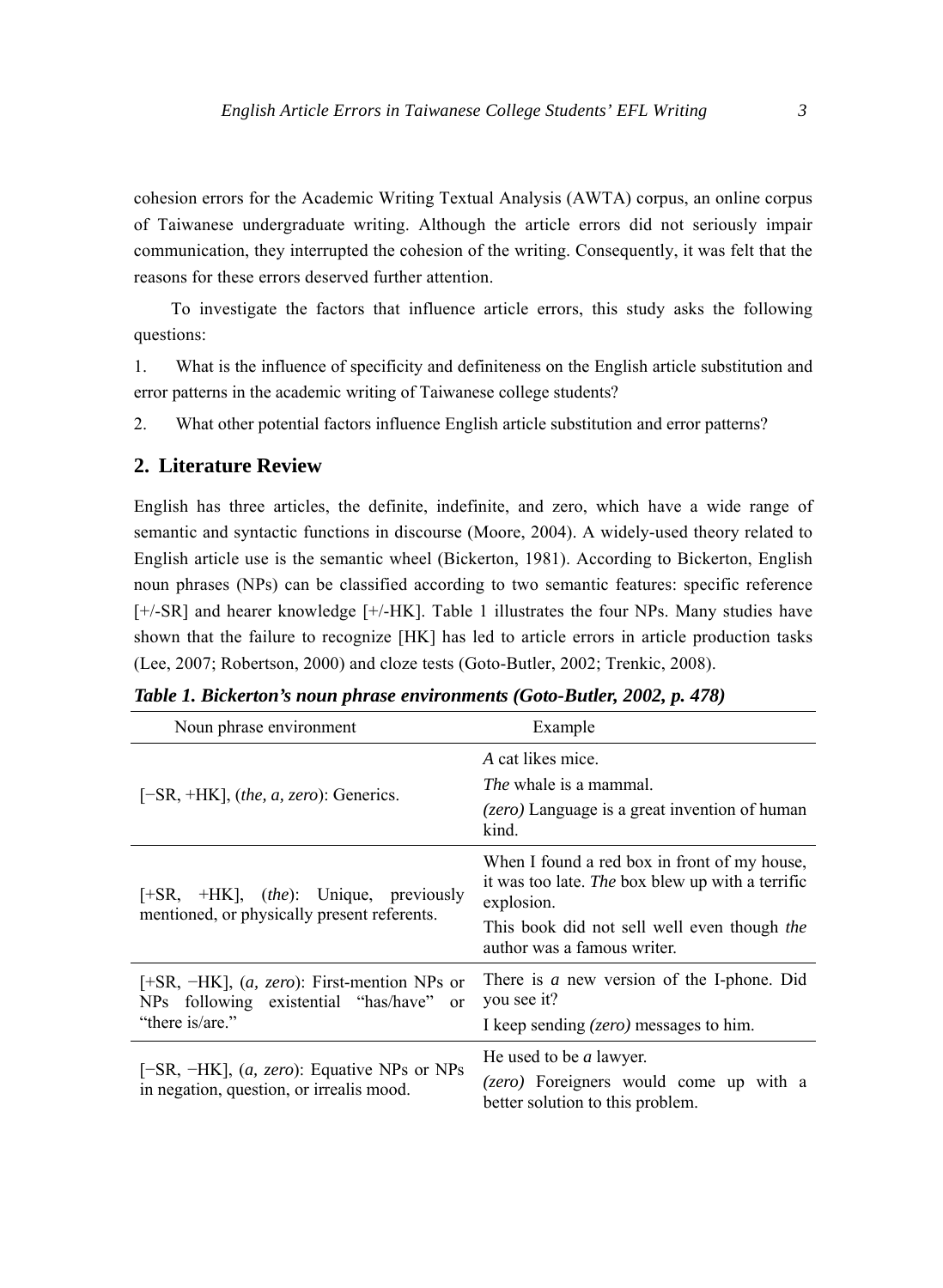A more recent development in article system research was proposed by Ionin and Wexler, (2004). Based on their studies of Russian and Korean-two languages that do not have an article system-these authors proposed that articles are governed by semantic parameters. Their theory is known as the article choice parameter.

Evidence for this comes from languages such as Samoan, which has different articles to indicate if a NP is specific or non-specific. English does not have the [+/-specific] setting, but instead has the definiteness setting [+/- definiteness]. Samoan uses the article *le* with specific noun phrases and *se* with non-specific, but does not mark definiteness (Ionin & Wexler, 2004).

The Samoan data analyzed by Ionin and Wexler demonstrate that definiteness may be irrelevant in languages like Samoan. Thus, the authors proposed the article choice parameter, which states that, "A language that has two articles distinguishes them as follows: The Definiteness Setting: Articles are distinguished on the basis of definiteness; The Specificity Setting: Articles are distinguished on the basis of specificity" (Ionin & Wexler, 2004, p. 12).

For [–] article languages, the authors proposed the fluctuation hypotheses, which states that learners fluctuate between the two parameter settings until they have enough input and the settings stabilize. Moreover, L2 learners may adopt parameter settings not found in their L1 or their L2 because, if an L2 learner lacks articles in his/her L1, no language transfer should occur as there should be no parameter preference (Ionin & Wexler, 2004). Thus, if languages, such as Mandarin Chinese, are seen as having neither articles for definiteness nor specificity, learners should fluctuate between the two settings for definite and specific reference. Based on this, Ionin & Wexler (2004) made specific predictions for [–] article L2 learners (see Table 2).

*Table 2. Definite and Indefinite Fluctuation Hypothesis Predictions (Snape, 2009, p. 32)* 

| Semantic type | $+$ definite       | -definite             |
|---------------|--------------------|-----------------------|
| $+$ specific  | Correct use of the | Overuse of <i>the</i> |
| -specific     | overuse of $a$     | Correct use of $a$    |

Although studies indicate that the fluctuation hypothesis correctly predicts L2 output (Snape, 2009), it has been criticized for several reasons. First, the fluctuation hypothesis does not take the zero article into account. For many first mention mass and plural nouns, specificity-as in first mention singular nouns-can be a semantic feature of zero article NPs, so the fluctuation hypothesis should also be able to predict these error types. Furthermore, Snape (2008) pointed out that, in both his and in Ionin and Wexler's studies, individual patterns among participants do not fit into either the definiteness pattern used by L1 English or the proposed fluctuation patterns. Instead, individual learners showed a miscellaneous pattern, whereby article errors occur in all four semantic types [+/-definite, +/-specific].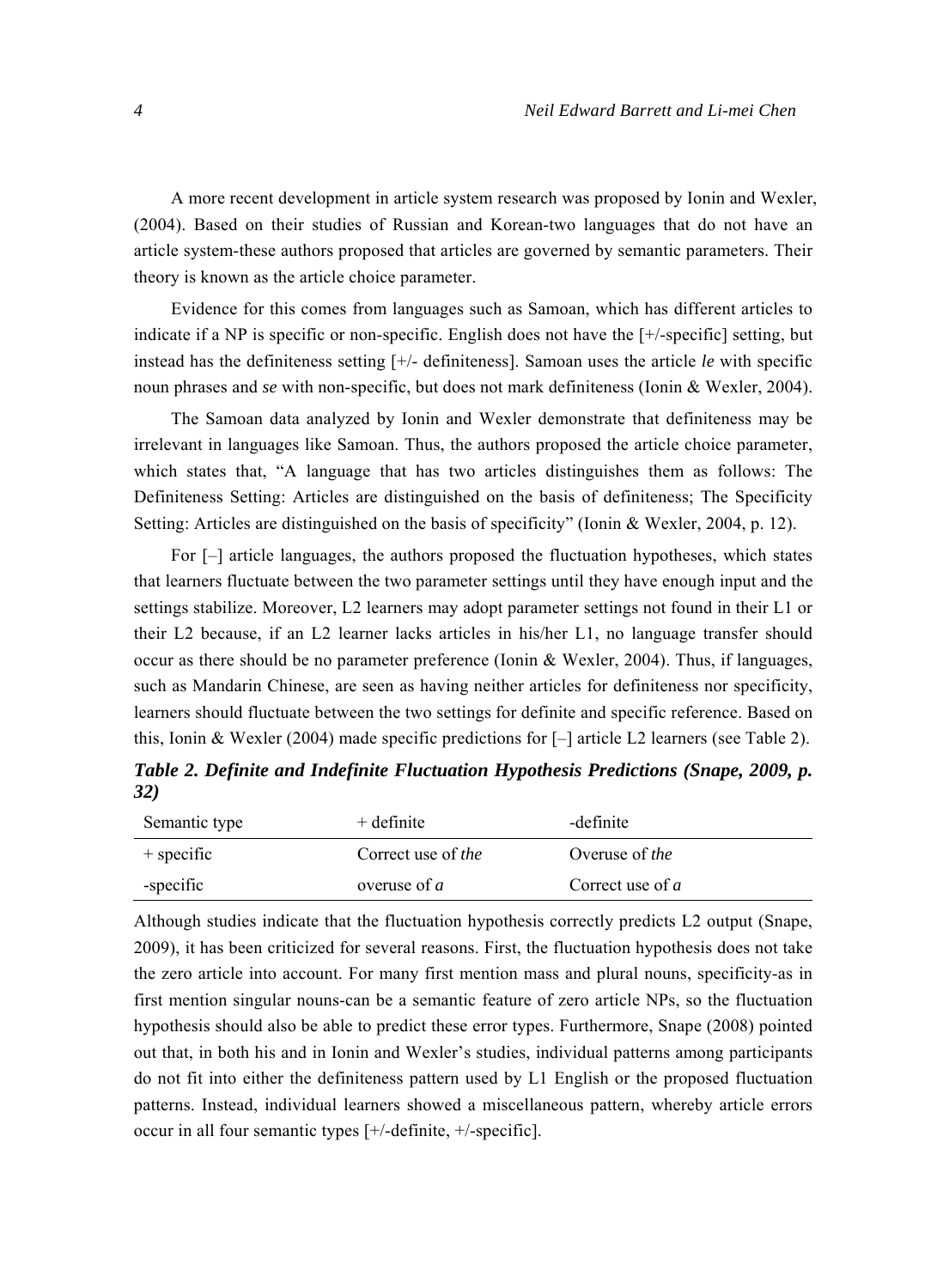#### **2.1 The Definite Article in English**

Hawkins (1978) initially based his location theory on previous article studies and subsequently revised his theory (Hawkins, 1991). Hawkins identified eight different types of definite articles. By using *the,* a writer or speaker asks the reader/listener to locate the referent using knowledge that is available in the text (anaphoric and associative anaphoric use), can be sensed in the vicinity (visible and immediate situation use), or is available from local or general knowledge (immediate and local situation use). The other types of use-what Hawkins (1978) called 'structural information,' which refers to prepositional phrases, relative clauses, or adjectives-help locate the referent.

In 1991, Hawkins revised his location theory based on theories of pragmatics developed by Grice (1989). According to Hawkins, the referents are located in pragmatic sets (p-sets) that are available to the speaker/hearer via discourse sets that contain information about a certain situation or event. These p-sets are associated knowledge shared by the discourse participants and can be accessed from present or prior discourse, the local environment, shared knowledge, or general knowledge. The main point of the p-sets is that they allow the hearer or reader to accept information as definite.

## **2.2 Definiteness in Mandarin Chinese**

A major difference between English and Mandarin Chinese is that English is a language that uses articles to show that a noun phrase is definite/or indefinite whereas Mandarin generally lacks articles (Snape, 2009). In Mandarin Chinese, a bare noun (with no classifier, demonstrative, or numeral) can be definite, indefinite, or generic. Classifiers can be defined as: "One of a set of specialized grammatical form constituents of certain types of noun phrases, especially those containing numerals, the choice of classifier being determined by the semantic characteristics of the head noun" (Trask, 1995, p.44). For example, classifiers include *ge* 個 and *ke* 棵 and they are a salient feature of Mandarin Chinese.

According to Cheng and Sybesma (2005) this semantic reading is dependent on the predicate. The following examples illustrate this (Cheng & Sybesma, 2005):

1. *Hu2fei1 mai3shu1 qu4 le* 胡飛買書去了 Hufei buy book go = Hufei went to buy a book/books (indefinite).

2. *Hu2fei1 he1 wan2-le tang1* 胡飛喝完了湯 Hufei drink-finished soup = Huefei finished the soup (definite).

3. *Wo3 xi3huan1 gou3* 我喜歡狗 I like dog = I like dogs (generic).

In preverbal position, bare noun phrases receive a definite or generic interpretation. Noun phrases with a classifier but no numeral only receive a nonspecific interpretation.

4. *wo3 xiang3 mai3 ben3 shu1* 我想買本書 I want buy CL book = I would like to buy a book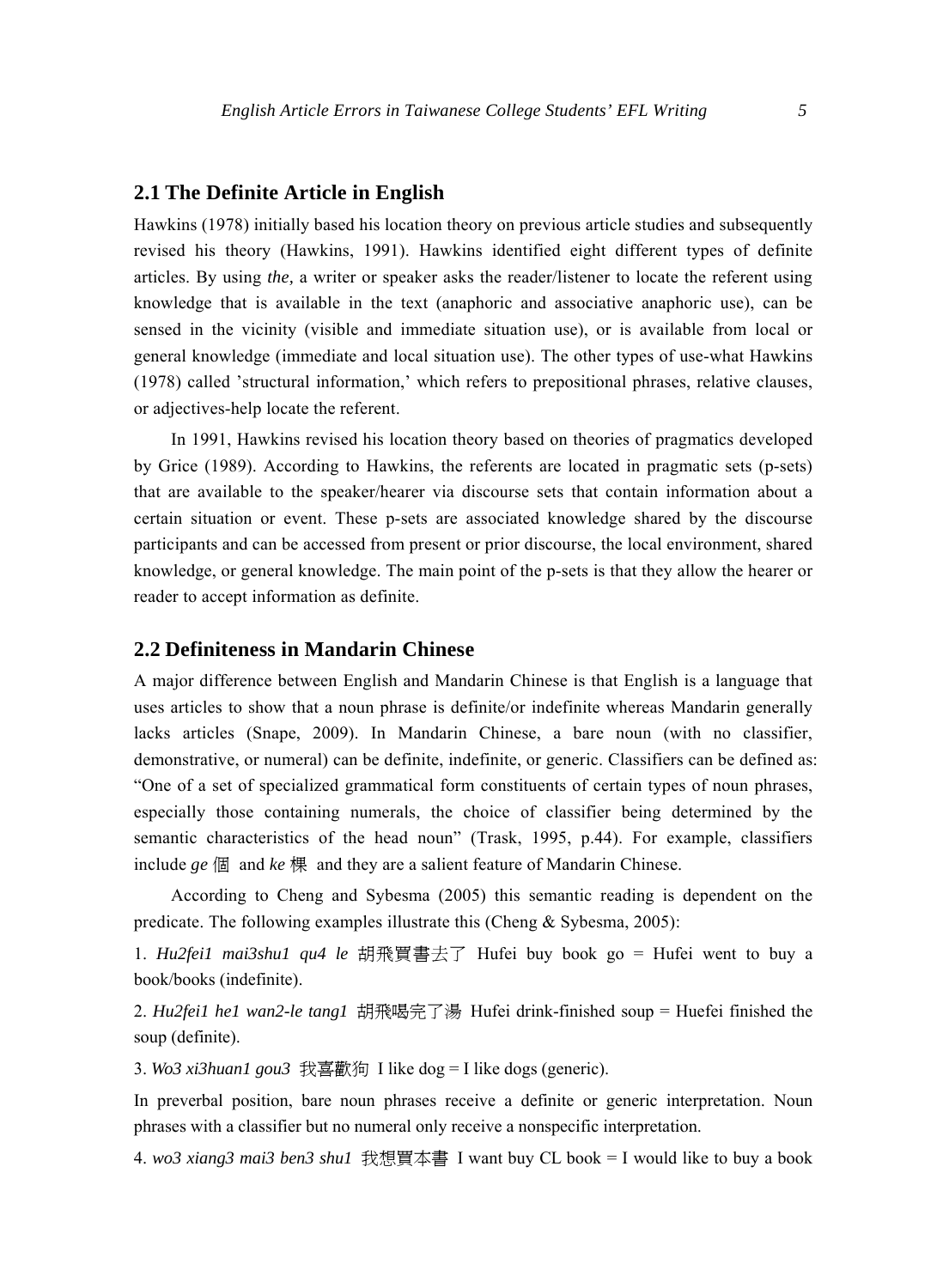(any book, nonspecific).

Noun phrases with both a number and a classifier can have either a specific or non-specific reading.

5. *wo3 xiang3 mai3 yi1-ben3 shu1* 我想買一本書 I want buy one-CL book = I would like to buy a book. (non specific)

6. *Ta1 he1-wan2-le yi1-wan3 tang1* 他喝完了一碗湯 He drink-finished one-CL soup = a finished one/a bowl of soup (specific). (Cheng & Sybesma, 2005).

Definiteness in Chinese can be marked by a demonstrative and a numeral (Li  $\&$ Thompson, 1981), which also gives the noun phrase a deictic function (Wu & Bodomo, 2009). The following examples illustrate this.

22. *Nei4 ben3 shu1 wo3men dou1 du2gou4* 那本書我們都讀過 That CL book we all read = as for the/that book, we have all read it. (Wu & Bodomo, 2009).

Definiteness is also marked in Mandarin by word order, as Mandarin is a topic-prominent language. This means the topic appears sentence initial and shows either known information or generic uses, such as referring to an entire class of objects. The second part of the sentence is the comment, which contains new information (Moore, 2004). If a noun is preverbal, it is usually definite regardless of the use of the demonstratives *na4* 那 ("that") or *zhe4* 這 ("this"). In addition, nouns that take the classifier  $y_iI -$  ("one") usually do not appear in the topic position, making the sentence indefinite. If a subject is post verbal and without the demonstratives, it is indefinite; therefore, if a subject appears before the verb without a demonstrative, it is perceived to be definite (Moore, 2004).

The issue of noun countability for many Chinese dialects has divided scholars, with some claiming that all Mandarin nouns are mass nouns (Chierchia, 1998; Wu & Bodomo, 2009), while others argue that Mandarin Chinese has both mass and count nouns. Chierchia (2008) argues that all nouns are treated as mass nouns; therefore noun countability would have to be learnt. Others (Cheng & Sybesma, 2005; Zhang, 2007) argue that Mandarin has both count and mass nouns with count and mass classifiers.

#### **2.3 English Articles in Second Language Acquisition Studies**

Numerous studies in second language acquisition (SLA) research have examined English articles, starting with Brown (1973). Research has indicated that both young L1 children and L2 learners tend to associate the definite article with specific contexts rather than hearer/discourse knowledge. This became known as *the* flooding, whereby a beginning learner overuses the definite article in all article contexts. Chaudron and Parker (1990) found evidence that English learners misused articles in specific, discourse-first locations. Using Huebner's (1983) noun types, Thomas (1989) investigated whether L2 learners overused *the* in [+SR-HK]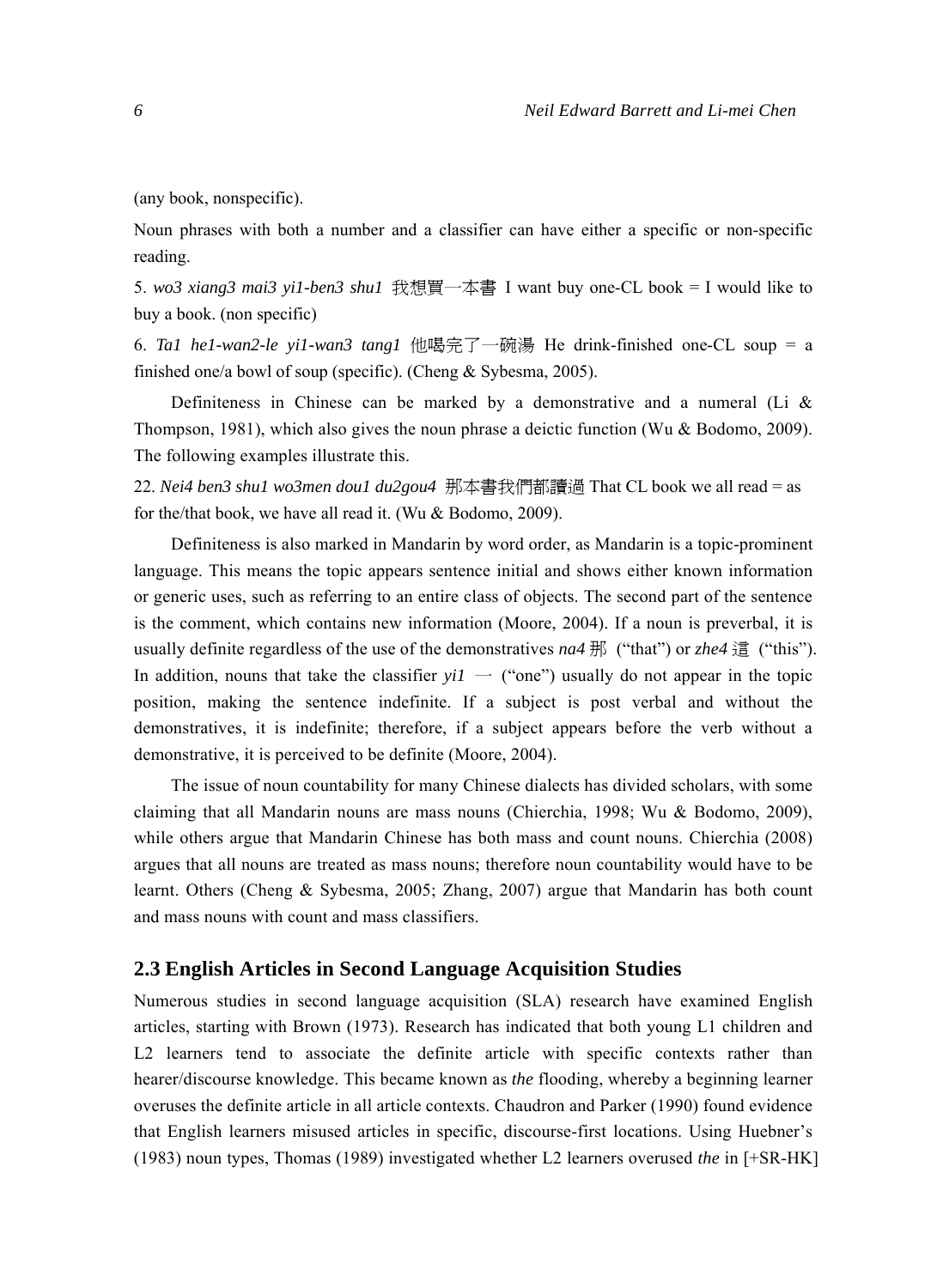(first mention) contexts. Interestingly, unlike earlier L2 article acquisition studies (Huebner, 1983), Thomas's participants did not show any significant signs of *'the* flooding,' but the learners did overuse the definite article. The learners also over-generalized the zero article, although it was not clear whether the learners had failed to use this article or had made an explicit article choice, as the difference was impossible to detect without interviewing the participants. Master (1997) investigated how acquisition differed between English L2 learners from article-less L1s (Japanese) and L1s with articles (Spanish). He found that *the* flooding was more dominant in the Japanese subjects;  $a/an$  acquisition was also delayed for these subjects. These studies further demonstrated that L1 had an effect on article acquisition and that learners with L1s lacking articles had more difficulty acquiring the English article system. This has been confirmed in studies by Trademan (2002) and by Diez-Bedmar and Papp (2008).

In terms of native Mandarin-speaking English learners, Moore (2004) found that intermediate/advanced learners tended to overuse the indefinite article in both a cloze test and an oral narration task. Most of the indefinite errors occurred in *a for the* errors during the cloze test, but *zero/the* accuracy was almost the same during the narration task. Lee (2007) investigated advanced English L2 Mandarin speakers studying at the PhD level in the United States. Unlike other studies, Lee's research looked at error patterns in an online forum and a cloze test based on the findings of the online forum. The learners tended to omit rather than overuse the indefinite and definite articles in the online forum, but overused the definite article in the cloze test. For definite article error types, *the for*  $\emptyset$  errors were more common in front of unique common nouns and in specific contexts. More recently, (Diez-Bedmar & Papp, 2008) carried out a corpus study into article acquisition in Spanish and Chinese English L2 learners. The definite article was overused in specific contexts, but the zero article was also overused, demonstrating issues related to noun countability. They suggested that the overuse of the definite article was a pragmatic problem, as the writers did not consider the readers knowledge, while noun countability was seen as a grammatical problem.

#### **2.4 Noun Countability and English Articles in SLA Studies**

Noun countability has been an issue in article acquisition, especially for languages that do not use an article system (Goto-Butler, 2002; Hua & Lee, 2005; Lee, 2007; Master, 1997; Moore, 2004; Snape, 2008; Yoon, 1993). Using a cloze test, Yoon (1993) found that Japanese learners had problems with *indefinite for zero* errors, especially with mass nouns. Goto-Butler (2002) found that noun countability was also a source of errors with Japanese participants. Lower proficiency participants encountered problems with mass and count nouns, but higher level participants also had problems with countability-especially in nouns where the countability was context-dependent. Goto-Butler (2002) suggested that these errors with context-dependent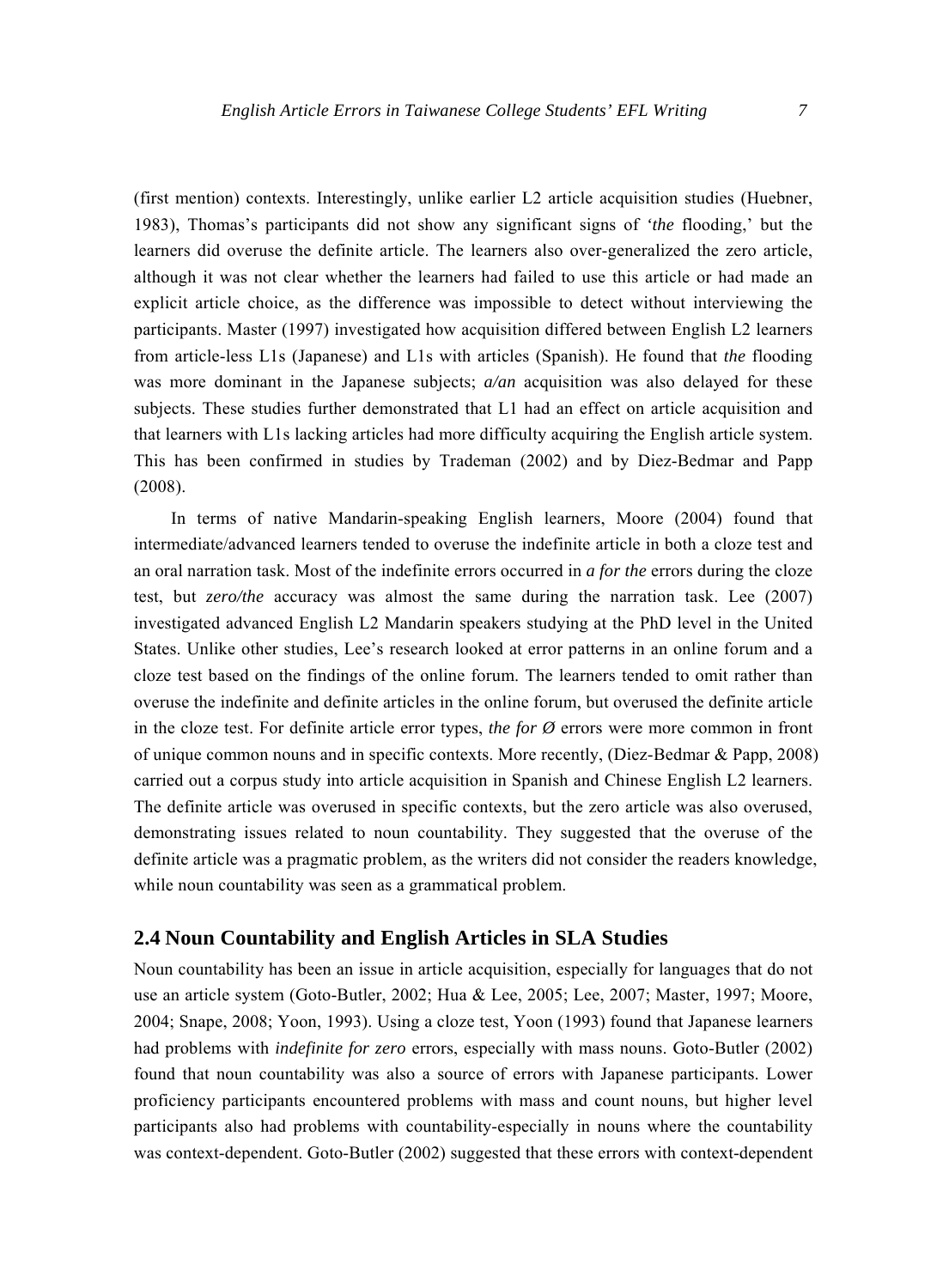nouns often cause definite article errors, as the listener depends on noun countability to determine if a noun is unique within a set. The noun *culture* is an example. Goto-Butler (2002) pointed out that culture is often indivisible, so it can be seen as uncountable. Nevertheless, the NP *old culture* belongs to a set of old cultures that need to be identified. When introducing the NP *old culture*, it must be introduced using the indefinite article. Goto-Butler's participants often introduced the phrase "Japan has **an** old culture" with the definite article (*i.e*., "Japan has **the** old culture"), believing that Japanese culture was identifiable as definite (Goto-Butler, 2002). This problem with abstract nouns may lead to problems with definite article use.

Snape (2008) found that native Japanese-speaking English learners made more errors with the definite article within plural and mass contexts compared to singular contexts. For Mandarin L1s, Hua and Lee (2005) found that participants were able to distinguish between countable and uncountable nouns in English L2 and were more accurate with abstract nouns. Lee (2007) did not find any relationship between definite article errors and noun countability with her Mandarin-speaking high level participants, but did find errors with indefinite articles and noun countability. The learners often failed to use an indefinite article with countable singular nouns and failed to judge if a noun had a countable or uncountable reading.

#### **3. Methodology**

A total of 30 students participated in this study. The subjects were third-year university students who had attended writing class with the same instructor for four semesters. These participants were chosen for several reasons. Participants who had taken a writing class with the same instructor were needed in order to avoid the effect of differing writing instruction. In addition, all participants had received the same length of writing instruction. Although an earlier pilot study had shown no longitudinal effect, some of the essays may have been too short to provide an adequate amount of tokens; thus, it is possible that longitudinal changes could affect article accuracy. In order to control for this, the participants had to be students who had a similar amount of exposure to writing instruction.

The corpus consisted of 30 argumentation essays, with a total of 28,020 words. Only 30 essays were coded due to time limitations. The article types and error types had to be coded manually, as no automatic parsing had been developed to deal with the multiple functions of the article system. The pilot study revealed that shorter essays did not contain enough articles and article errors. Therefore, argumentation essays were coded, because their lengths ranged from 789 to 1,449 words, resulting in a mean of 980 words per essay. The original drafts of the essays were coded because they had not been corrected by the student, instructor, or peers.

To explore article use and error patterns in Taiwanese students' EFL academic writing, a coding scheme was developed to annotate the data with linguistic information. The coding scheme was based on a modified version of the one used by Moore (2004). Other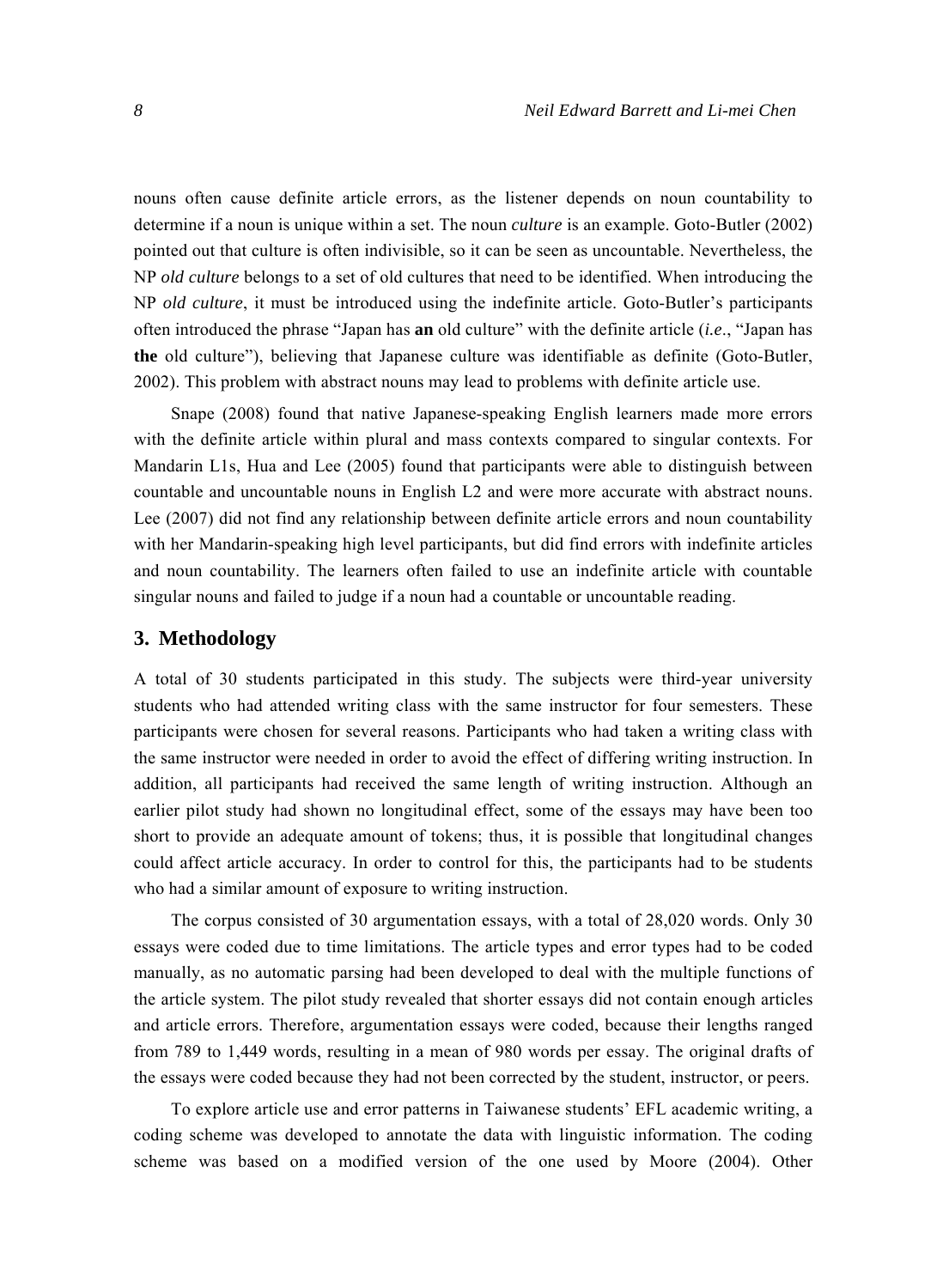corpus-based article coding schemes were examined, such as Han *et al*. (2006), who used the syntactic position of the NP in an automated system. Although Han *et al*.'s approach provided a general account of the errors over a large corpus; it did not include the semantic environment of the noun phrases, making it unsuitable for the current investigation. Neff *et al*. (2007) used the Spanish International Corpus of Learner English (SPICLE) corpus to investigate definite, indefinite, and zero articles, and this effectively described the general differences between the three articles; however, it was not comprehensive enough for the current study because it did not provide information on the semantic and pragmatic features of the English articles. Diez-Bedmar and Papp (2008) used Huebner's (1983) semantic environments to investigate article use in Spanish and Mandarin speakers' English writing; although their study bears some similarities to the present one, it did not investigate the use of the eight definite article types described by Hawkins (1978), which were needed for a related study into English article accuracy.

After investigating these other schemes, Moore's taxonomy (2004) was found to be the most comprehensive system, as it was based on article research conducted by Hawkins (1978) and Robertson (2000). This coding scheme has many advantages over the other schemes used in SLA article research because it combines the semantic environments, the definite article types identified by Hawkins (1978), and the language transfer features described by Robertson (2000). Although this scheme follows the procedure described by Moore (2004), it was sometimes necessary to make some adaptations or collapse some of Moore's categories.

In terms of coding, Figure 1 shows a brief diagram of the actual data as they would appear in the window of the corpus. The tagging system and AWTA corpus are described in detail in Kao and Chen (2009). The first pair of brackets indicates the meta-linguistic tag used in the corpus, and the annotation shows either the article type or the error type after the equal sign. The original text is in the arrowed brackets, followed by the meta-linguistic information to make the tags clear in the reviewing process. The tagging system works as follows. Inside the brackets is the name of the article (*e.g*., the semantic or article type); information regarding whether it is used correctly is indicated by the letters Y or N, which represent correct and incorrect use. This is followed by a number indicating the general error type. For example, in  $\text{tag } D \text{ PN } N$  annotation="2">, the D is a definite article, PN stands for plural noun, which is the error type, N indicates an article error, and 2 is the code number for *definite for zero specific* errors. In this way, the article error can be identified first and meta-linguistic information can be added afterward. Figure 1 is an extract taken from the AWTA corpus. The tag <tag D IA N annotation="5"> indicates a definite for indefinite article substitution. The D is a definite article, IA stands for indefinite article, which is the error type, and 5 is the code number for *the for specific indefinite a/an* errors.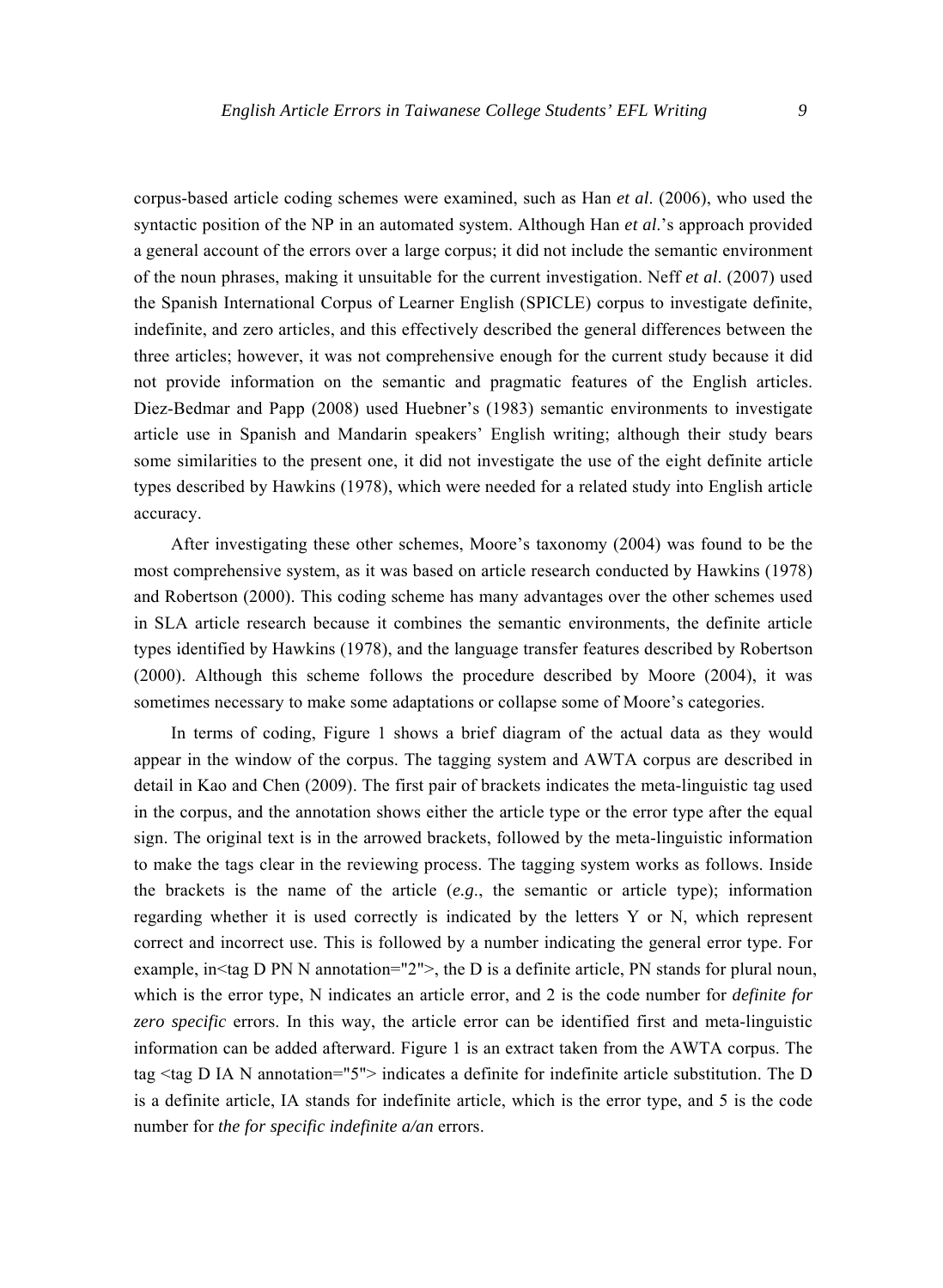Many studies have showed that it would be better for the hearing disabled to have  $\lt$ tag D IA N annotation=" $5$ " > the  $\langle \text{tag} \rangle$  cochlear implant at an early age. Also, if implanted the cochlear implant at the age one to two, their language learning could come out of great improvement. However, the situation now seems that the elder people who are more than 55 years old, are not suitable to have the cochlear implant. They are usually told only to use < tag D PN N annotation="2" > the  $\langle$  /tag > hearing aids for that most people think it would be too late for them to have the implantation.

#### *Figure 1. Annotating meta-linguistic information.*

To deal with the repetition of an NP, which is often necessary in writing due to its cohesive function (Trademan, 2002)-although some overuse or repetition can be interpreted as an immature writing style-a types/token distinction was used. Here, token counts refer to the frequency of a particular word or phrase whereas type refers to the occurrence of a distinct word or phrase in a text. In terms of errors, token counts would record the same error throughout the text, whereas type frequency would only record a mistake once. Therefore, if tokens were classified as errors, it would present an inflated picture. This paper only coded the types to avoid inflating the number of errors.

Once the coding procedures were decided, the data were coded for errors, as article errors are often discourse-dependent, making it necessary to read the essays first without the distraction of tagging every English article. All of the errors were highlighted and subsequently coded according to their error type. Next, the essay was coded for article use, starting with the definite article, followed by the indefinite, and finally the zero article. This was done to collect information for related research into L2 English article use. The annotation system consisted of two main parts: the semantic and pragmatic relations of each article and a description of the common error patterns.

Article error types can tell a researcher a lot about what kind of articles the participants were using in their writing (Lu, 2001). The most important contribution is that they can indicate if any patterns of underuse or overuse exist or if the errors are purely random. Altogether, 37 possible error types were identified. Article errors in the text that could not be tagged according to the error system were labeled "unclassified"; these included definite and indefinite articles that were erroneously used outside the NP, meaning they were general errors, not errors within the article system. Furthermore, it was presumed that these were writing mistakes, as there was no pattern to the errors.

Cohen's Kappa analysis was used to measure inter-rater reliability. In the inter-rater procedure, only two coders were used due to time and financial restrictions. Both coders were linguistics graduate students and experienced English teachers. The coders were trained to use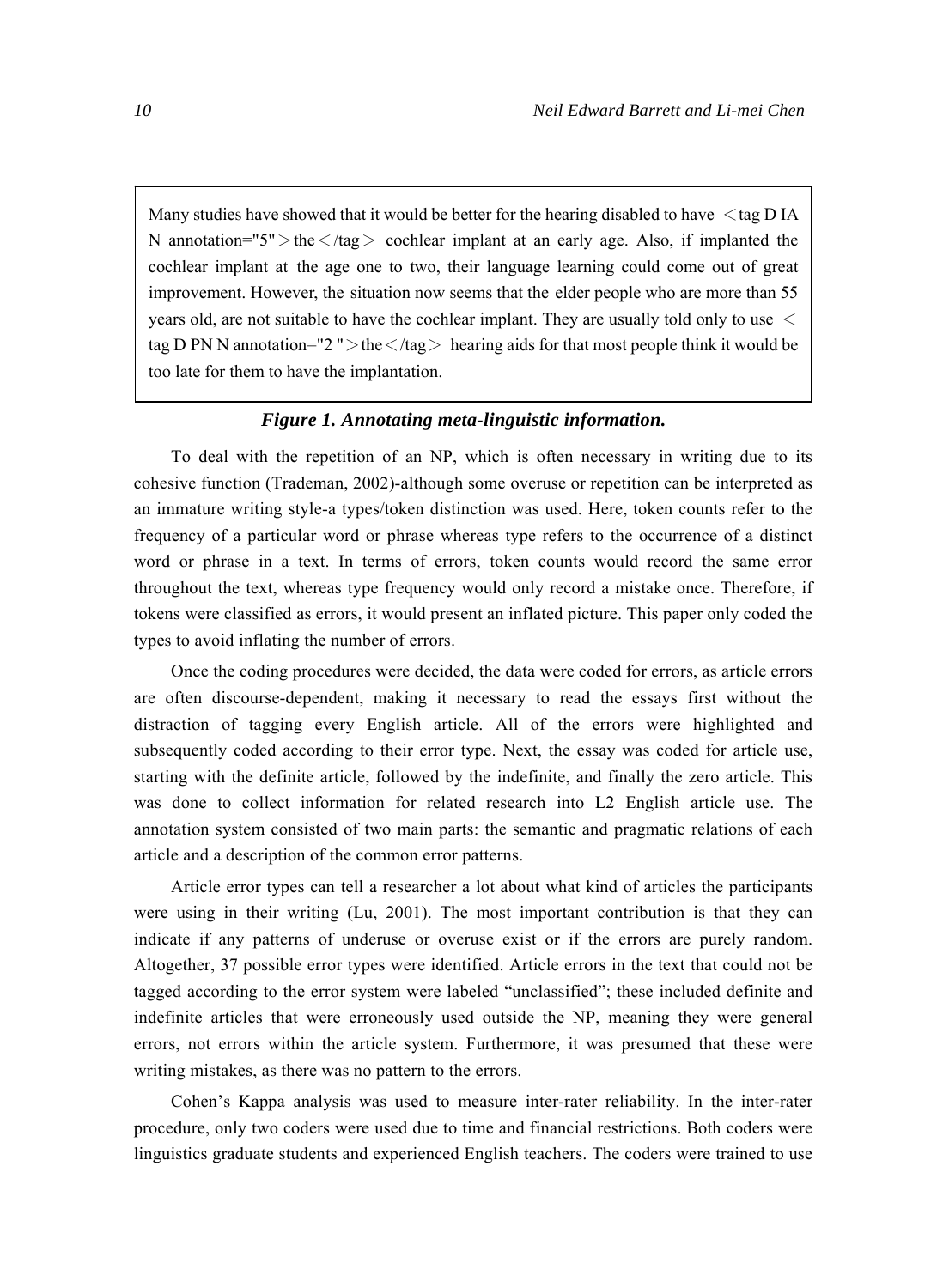the corpus over three essays. If agreement was not reached, the two coders discussed the coding problems, and extra training was provided when necessary. In this study, 20% of the data was randomly selected from the argumentation essays and coded by the two raters. The Kappa statistic was calculated to be 0.332, which indicates a fair level of agreement between the two raters.

#### **4. Results**

This section explains the rationale and formulas for reporting accuracy and presents the accuracy of the three articles. Following this is a description of the distribution patterns of each article, including the semantic and structural functions. After the essays had been tagged, the data was checked for inter-rater reliability, and the raw frequency counts for each error type were computed.

In order to report the frequency of the article errors, the data had to be normalized to allow data from different texts to be accurately compared. As the lengths of the essays differed between participants, reporting the raw frequency counts would not present an accurate account of the errors. In a longer text, there are more opportunities for errors to occur, so 'normalization' is a formula that adjusts the raw frequency counts so texts of different lengths can be compared (Pica, 1983). In normalization, the raw frequency counts are divided by the number of words in the text then multiplied by the mean essay lengths for the 30 essays, which are 980 words per essay. The following example illustrates the normalization formula:

*definite for zero* errors 26 /1020 x 980 = 24.98 *definite for zero* errors per 980 words.

In this formula, there are 26 *definite for zero* errors in one essay. This is divided by the total number of words in the essay then multiplied by the mean essay length, giving a total of 24.98 errors per 980 words.

Table 3 reports the distribution of the article types and article errors throughout the corpus. It is presented as a matrix table and it is read from left to right. The article type *the* on the horizontal axis shows the definite article, and reading the column from left to right indicates where the definite article is substituted for another article. If the table is read from left to right, starting with the definite article, it indicates where the definite article is being substituted in place of another. For example, reading the matrix from left to right indicates that 9.16% *the for a* substitution errors occurred. The highest frequency is *definite for zero* errors at 28.45%. Countability errors occurred when the indefinite article was substituted for the zero article or vice-versa. The results illustrate that 6.77% *zero for a/an* errors occurred, and 2.45% *a for zero* errors occurred. The number of *zero for the* and *a for the* errors are low at 5.33% and 0.79%, respectively, indicating that the frequency of definite article underuse is low. Table 3 indicates that overuse of the indefinite and zero article is low, but more errors are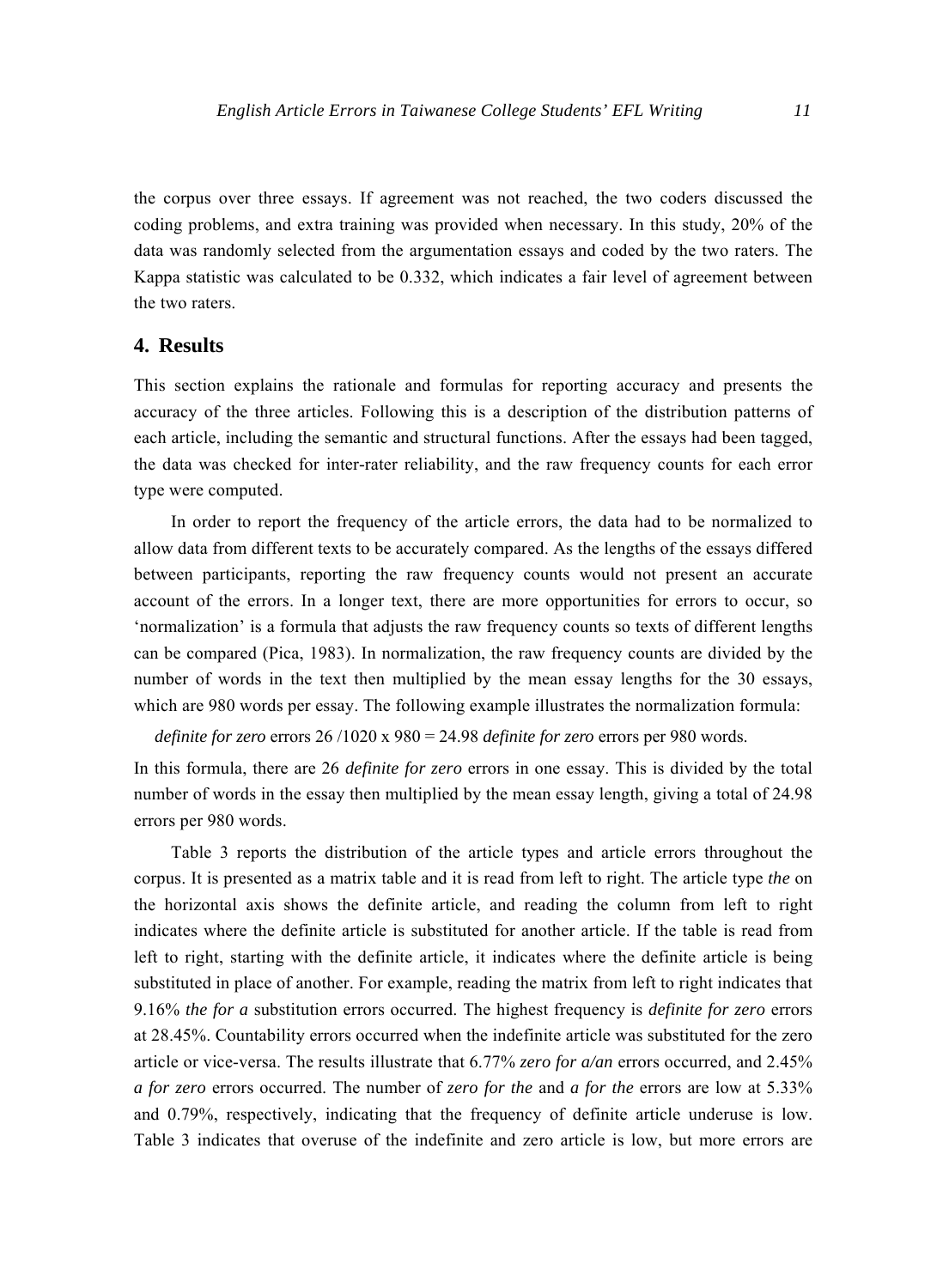made with the definite article, while countability errors are relatively lower. In other words, there are far more semantic or pragmatic errors than grammatical errors. Grammatical errors are due to noun countability errors where the writer must assign the indefinite article to singular nouns and the zero article to plural or mass/non-count nouns.

| Article               | The    |               | Indefinite $a$ /an |               | Zero   |               |
|-----------------------|--------|---------------|--------------------|---------------|--------|---------------|
|                       | freq   | $\frac{0}{0}$ | freq               | $\frac{0}{0}$ | freq   | $\frac{0}{0}$ |
| The                   | 922.71 | 93.87         | 48.41              | 9.16          | 120.36 | 28.45         |
| Indefinite<br>$a$ /an | 7.81   | 0.79          | 443.95             | 84.07         | 10.4   | 2.45          |
| Zero                  | 52.43  | 5.33          | 35.65              | 6.77          | 292.21 | 69.13         |
| Total                 | 982.95 | 100           | 528.01             | 100           | 422.97 | 100           |

*Table 3. Article error distribution* 

The next section analyzes the influence of semantic NP environments and countability in order to determine their impact on article errors, as the effects of specificity and countability have been well-documented as factors that influence L2 learners' article errors.

Table 4 illustrates the frequency of the main article errors according to NP environment and countability. The highest frequency of errors can be found in *definite for zero specific plural* errors followed by *the for specific indefinite a/an* errors. These descriptive results suggest that specificity influences the frequency of the *for indefinite a/an* errors, as more errors occur in specific NPs. The frequency of *zero for a* errors is low at 10.58% of total errors, but suggests that some participants have trouble using the correct article with singular and plural nouns. The number of *a for zero* and *zero for the* errors was not reported as their frequencies were very low, indicating that this was not a problem for the participants. The frequency of *definite for zero* errors in both specific and non-specific environments suggests that specificity may not be the only influence on *definite for zero* errors.

Further statistical analysis was needed to investigate the influences on error types. It has been predicted that, for English L2 learners with no article system in their L1, more errors are found in specific indefinite noun phrase environments. To determine the effect of specificity on definite for indefinite errors, a paired sample *t*-test was conducted. As there are only two independent variables, a *t*-test could show if the difference between specific and non-specific *the for indefinite a/an* errors is significant. It revealed a significant difference between the two groups ( $t$  (29) = 6.94,  $p < .001$ ). The mean of the specific indefinite errors was significantly higher ( $m = 1.36$ ,  $sd = 1.03$ ) than the mean of the non-specific errors ( $m = 0.25$ ,  $sd = 0.46$ ), indicating that specificity influences definite article errors in indefinite specific environments. In other words, the definite article is being substituted for the indefinite article in specific environments, as predicted by Ionin and Wexler's (2004) fluctuation hypotheses. The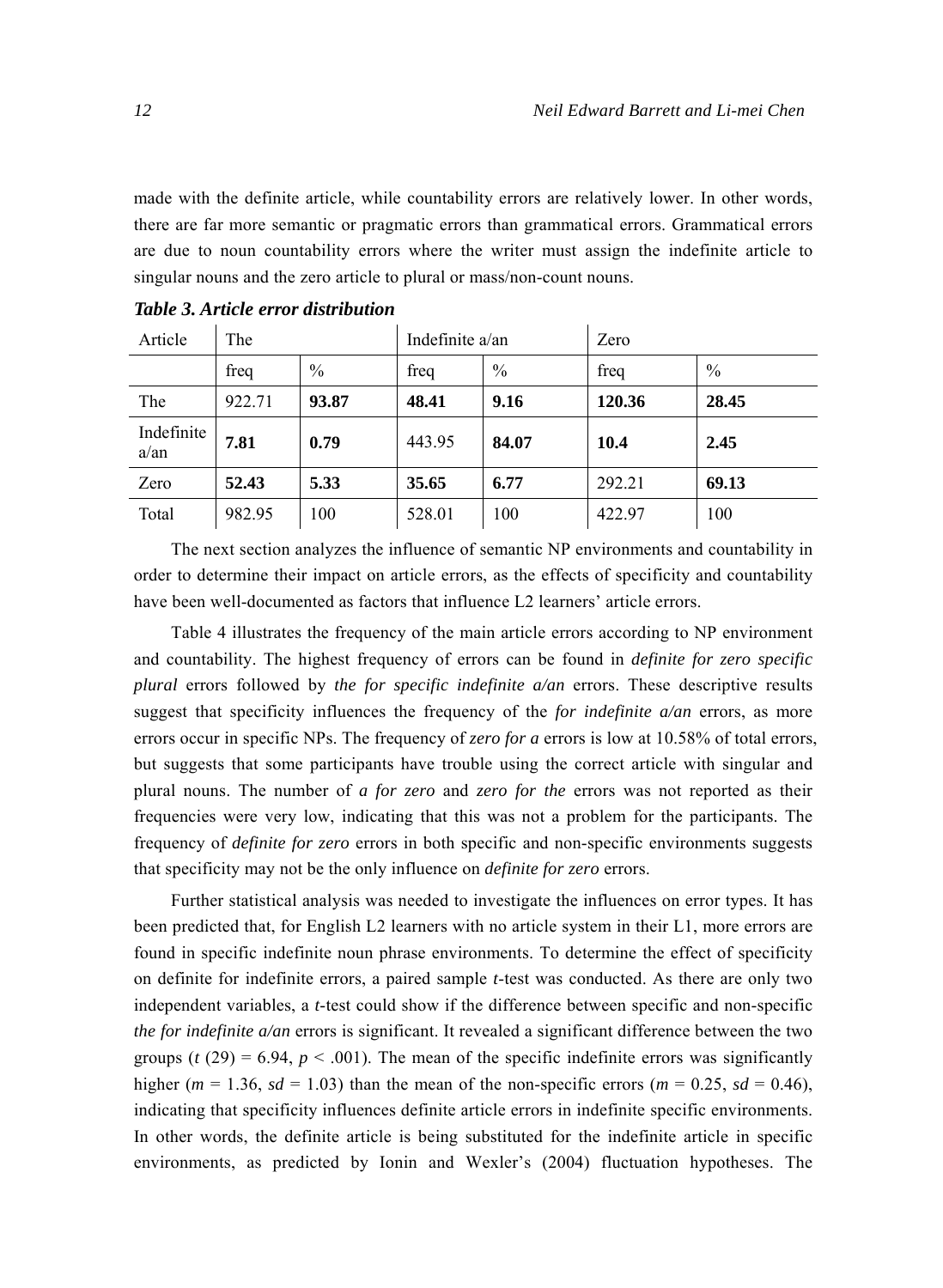implications of this are discussed in Section 5.

| Error type                                  | Freq. of errors | $%$ of total errors* |
|---------------------------------------------|-----------------|----------------------|
| Zero for A                                  | 35.65           | 10.58                |
| Definite for zero                           |                 |                      |
| Non-count specific                          | 23.98           | 9.62                 |
| Plural specific                             | 45.12           | 18.10                |
| Plural non-specific                         | 35.12           | 14.09                |
| Definite for zero non-count<br>non-specific | 16.14           | 6.47                 |
| The for A                                   |                 |                      |
| Specific                                    | 41.09           | 16.48                |

#### *Table 4. Error types across the corpus per 980 words*

*Note*.  $N = 30$  ( $N =$  shows the size of the data pool which is 30 subjects.)

*\** Other error types are not included in this table.

Table 5 presents the descriptive statistics for definite article for zero article errors, where the four independent variables are *definite for zero specific plural* errors, *definite for zero non-specific plural* errors, *definite for zero non-count/mass specific* errors, and *definite for zero non-count/mass non-specific* errors. Some researchers (Goto-Butler 2002; Yoon, 1993) believe that, in addition to semantic environments, the difference between count and mass/non-count nouns may have an influence on article errors. Due to this, more errors are expected with mass/non-count nouns than with plural nouns. Also, due to the fluctuation hypothesis (Ionin & Wexler, 2004), which states that specificity influences article errors, more errors are expected in specific NPs. It was suggested that a repeated measure ANOVA would be able to show any significant differences between NPs environments and would also reveal any differences between plural and mass noun errors.

*Table 5. Descriptive statistics for definite article for zero article errors* 

| Substitution type                                       | М    | SD   |
|---------------------------------------------------------|------|------|
| Definite for zero specific plural errors                | 1.50 | 1.67 |
| Definite for zero specific<br>non-count/mass errors     | 0.79 | 0.99 |
| Definite for zero non-specific plural<br>errors         | 1.19 | 1.51 |
| Definite for zero non-specific<br>non-count/mass errors | 0.53 | 0.73 |

*Note:*  $N = 30$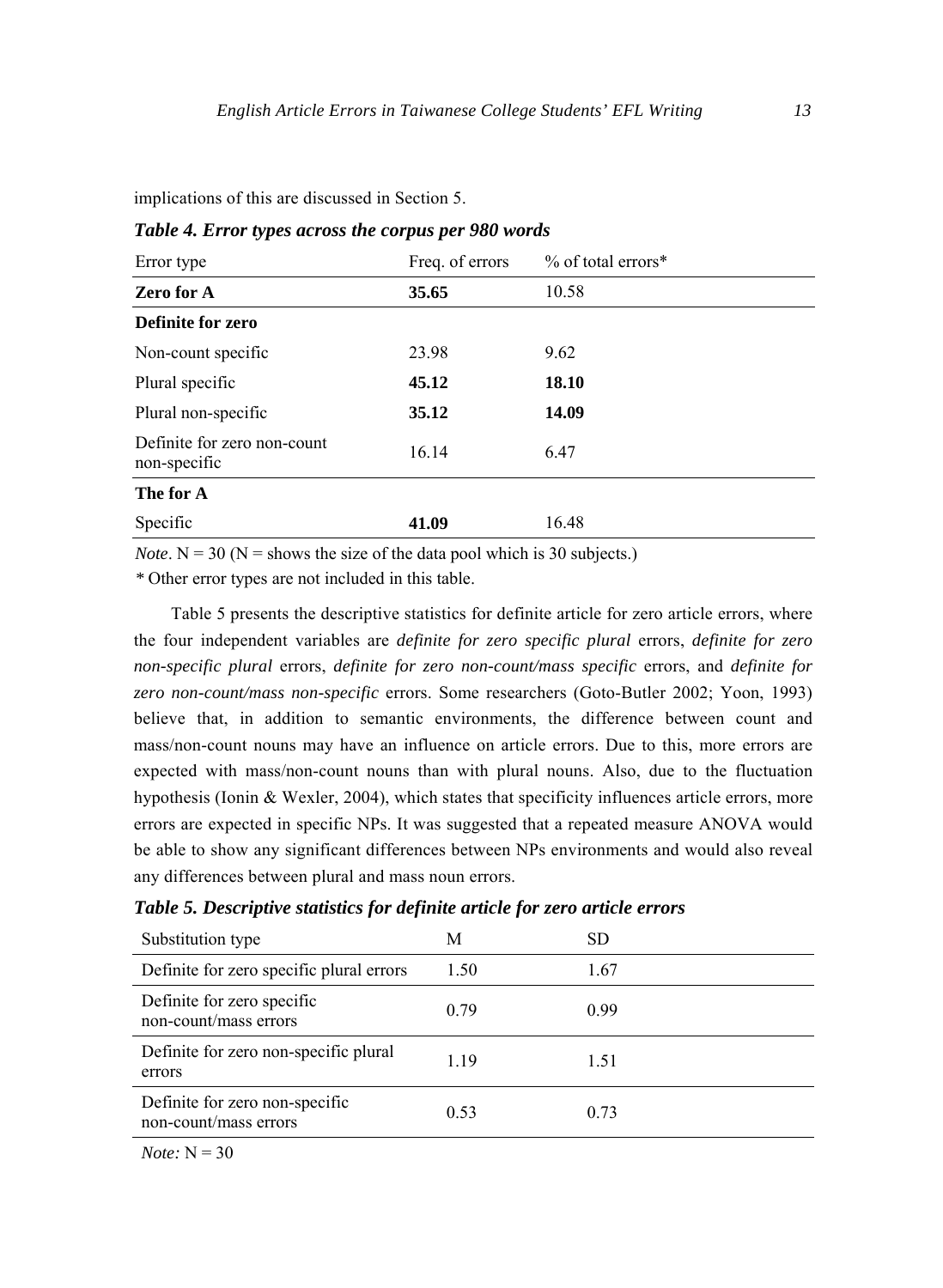Table 6 shows the repeated measure ANOVA results for the definite article for zero article errors. A significant effect was found  $(F (3, 87) = 5.66, p < .005)$ . Follow-up protected *t*-tests revealed a significant difference between *definite for zero plural* ( $m = 2.70$ ,  $sd = 2.67$ ) and *definite for zero non-count/mass* substitution errors ( $m = 1.33$ ,  $sd = 1.54$ ), showing an effect with noun countability on *definite for zero* errors. In other words, more *definite for zero*  substitution errors are found with plural nouns indicating that, for these participants, mass/non-count nouns do not have a significant influence on definite article errors. The follow-up protected *t*-tests between *specific definite for zero* (*m* = 2.37, *sd* = 2.31) and *non-specific definite for zero* errors ( $m = 1.73$ ,  $sd = 2.09$ ) revealed no significant difference between specific and non-specific zero, indicating that specificity is not a significant influence in *definite for zero* article errors. The implications of this are discussed in Section 5.

|                        | df |        |      |          |  |
|------------------------|----|--------|------|----------|--|
| Between subjects       |    |        |      |          |  |
| Definite for zero subs |    | 5.66   | .003 | $.001**$ |  |
| Within-group error     | 87 | (0.96) |      |          |  |
|                        |    |        |      |          |  |

*Table 6. ANOVA results for definite article for zero article errors* 

*Note:* N = 30; \*\**p*<. 001

#### **5. Discussion**

The results indicated that the participants in this study had problems using the English article in terms of distinguishing between a definite and indefinite noun phrase. Correct article use in terms of noun countability was not a major problem for these writers. This section discusses the influence of specificity on article error patterns. First, the indefinite article is discussed, followed by the zero article.

Errors with specificity may stem from some participants' identification of a specific noun clause as definite, as predicted by the fluctuation hypothesis (Ionin & Wexler, 2004). The results of this study support the view that the definite article is overused in specific noun phrases with indefinite a/an, as the results of the *t*-test show a significant difference between *the for indefinite a/an* errors, with more errors occurring in specific NPs. Nevertheless, the fluctuation hypothesis also predicts overuse of the indefinite article with definite non-specific nouns (*i.e*., *a for the generic* errors). No such errors were evident in the results of this study, although only 54 generic indefinite noun types were counted in the data. This is a result of the low frequency of generic indefinite noun types in the writing samples.

Zero articles not taking a generic, proper noun, or idiomatic reading can be specific or non-specific, in accordance with Lu's (2001) specifications. The repeated measure ANOVA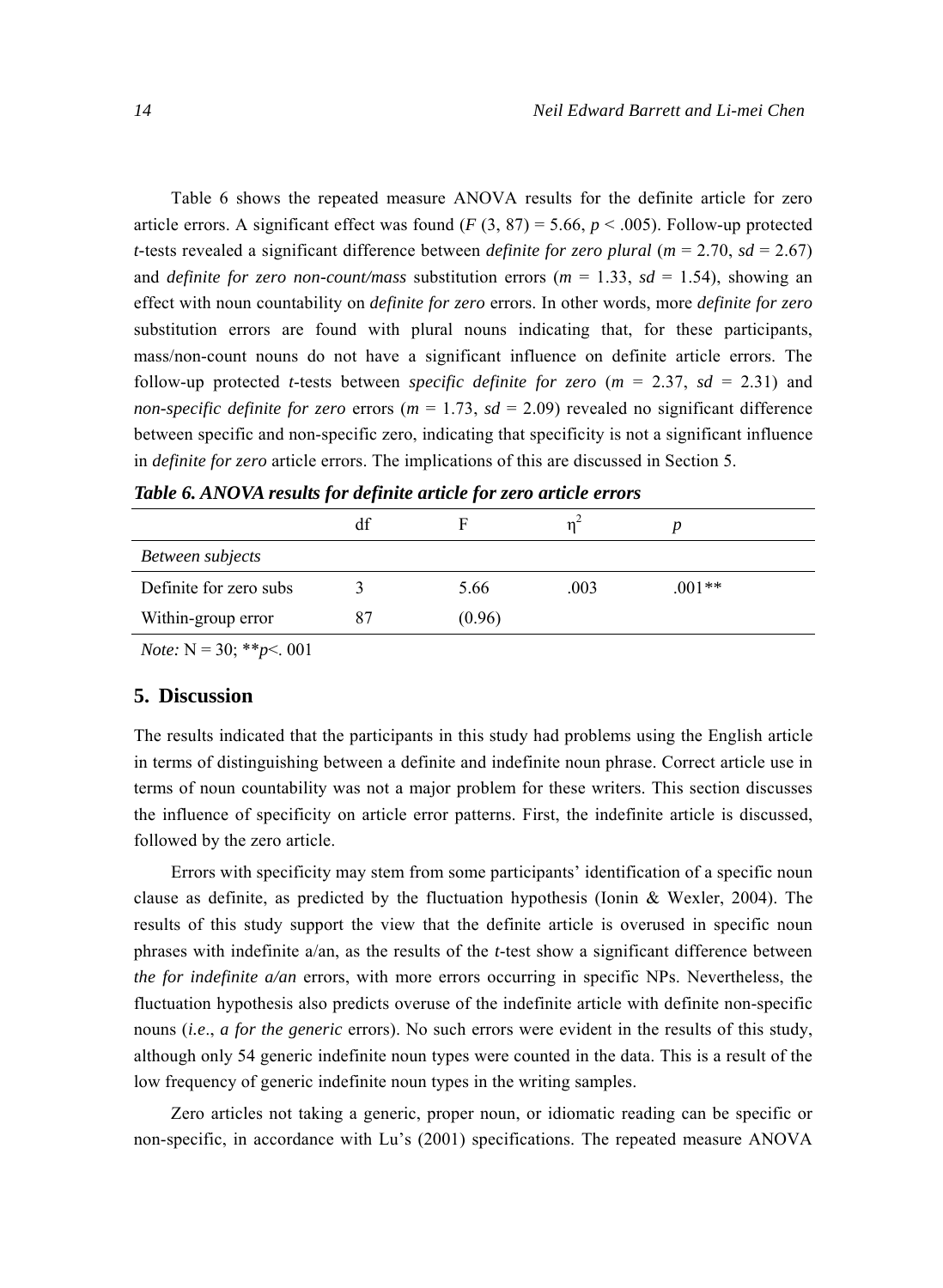and follow up protected *t-*tests revealed no effect of specificity on *definite for zero* errors, as no significant difference was found between specific and non-specific errors. Thus, unlike the indefinite article, specificity was not the only influence on the overuse of the definite article with zero articles. A misrepresentation of the pragmatic functions of the definite article is a possible reason for these errors, and this will be discussed below.

The results demonstrate that the learners in this corpus lacked accuracy with regard to the zero article, regardless of semantic type. As a result, the participants often compensated for this by using the definite article. The indefinite article cannot be used for plural nouns or mass or non-count nouns due to countability rules. Thus, a writer has two article options: the zero or the definite. Although the fluctuation hypothesis may explain the errors in specific environments, it cannot explain definite article overuse in non-specific environments; thus, the effects of other influences need to be considered-particularly mass/non-count nouns or the hearer knowledge [HK] feature of definite articles.

In English, the context-namely, the speaker's and hearer's knowledge of the context-determines whether an NP can be located by both participants. If the writer believes that the hearer is aware of the noun, the definite article is used. In other words, as Diez-Bedmar and Papp (2008) pointed out, a writer often takes the readers' knowledge into account when using the definite article.

According to Hawkins (1991), using the definite article enables the hearer to access the NP in a p-set (a set of knowledge known by the hearer/reader as being definite). The speaker/writer should use the definite article when he/she is confident that the other party knows that the NP is definite. A communication breakdown will occur if the speaker/writer uses the definite article erroneously or mistakenly believes that the hearer has such knowledge. The writers in this corpus have not been falsely assuming that the reader had definite knowledge-this would signal a lack of pragmatic awareness-but the writers may not have acquired how the definite article signals this knowledge. Thus, errors with the definite article could be classified as errors regarding the acquisition of the pragmatic functions of the English definite article.

The results reveal that participants made significantly more errors with plural nouns than with mass/non-count nouns. Errors involving the definite article with mass/non-count nouns have been found in other studies with Japanese L1s (Goto-Butler, 2002; Snape, 2008), although the results in this study reveal plural errors have a greater effect on error patterns. A *t*-test indicated a significant difference between mass/non-count nouns and plural nouns, indicating that definite article errors with mass/non-count nouns are less frequent than errors with plural nouns. This differs from what Goto-Butler (2002) found with their Japanese participants, who made more errors with mass/non-count nouns. In other words, for the participants in this study, the influence of mass/non-count nouns is not a significant factor in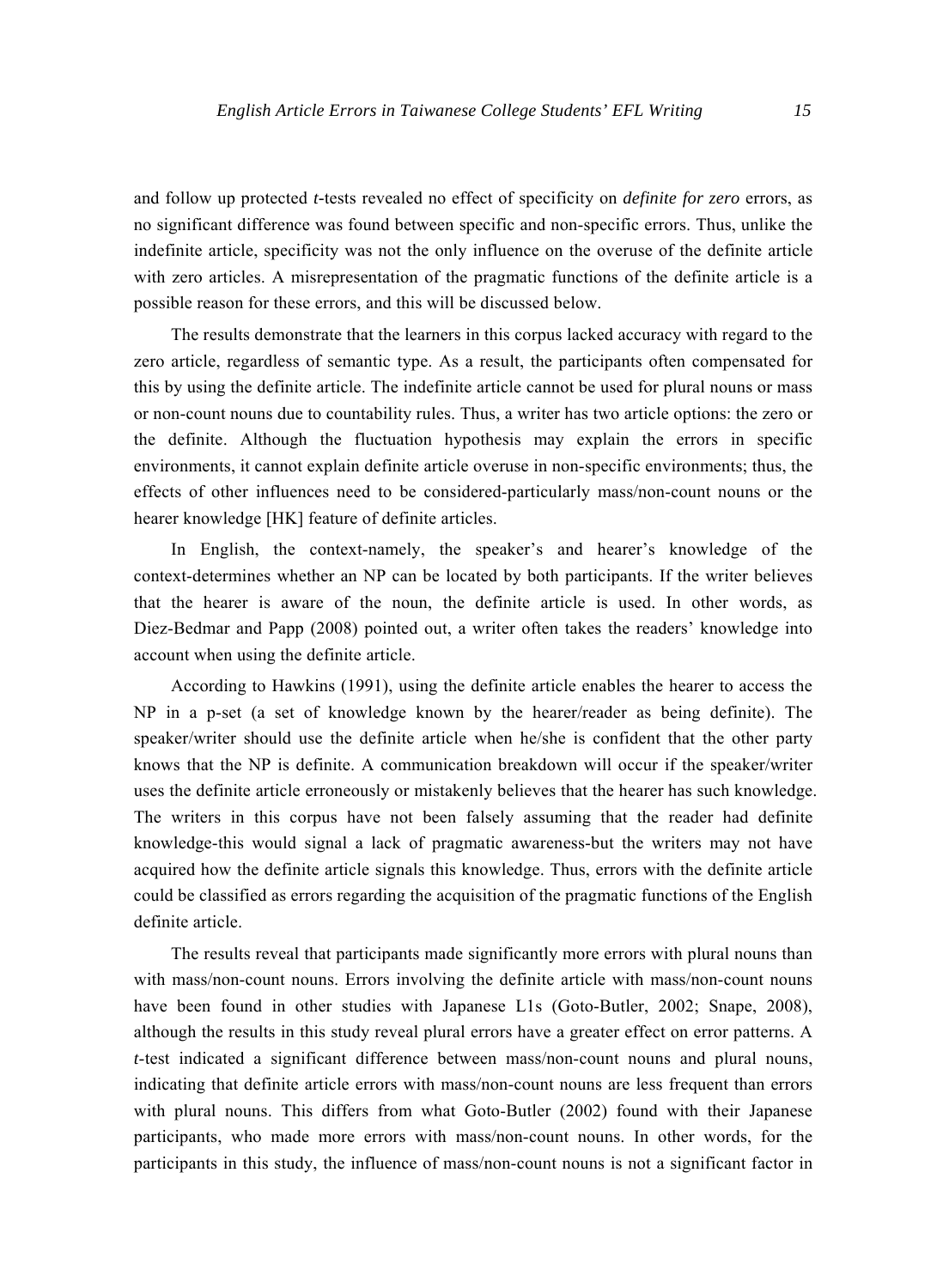English definite article errors.

Although noun countability has been seen as a problem for English L2 learners, especially learners whose L1 does not have an article system, for the participants in this study, the number of errors in *zero for a* and *a for zero* contexts was relatively low (9.51% and 2.87% of the total errors, respectively). A total of 18 *zero for a* and *a for zero* errors occurred with count nouns, indicating that the writers may be influenced by their L1.

Example 1. Every citizen is suitable by the law. No one is exception if he or she committed *crime.*

Example 2. For some losers may bankrupt and then rob *bank* in order to win back.

These examples indicate that zero articles were substituted for the indefinite article. One reason for this is that the writer applied his/her L1 rule instead of using an article with singular nouns because, in Mandarin Chinese, nouns do not always need a classifier, demonstrative, or numeral.

#### **5.1 Pedagogical Suggestions**

This section will offer suggestions to the language teacher based on the results of this study. It has already been pointed out the English articles are extremely difficult words to teach for two reasons. First, the definite article stacks multiple functions onto one word, making it cognitively more demanding for a learner to process. Second, as article errors do not cause communication breakdowns in daily conversation, they may be subject to fossilization in a learner's interlanguage (Brender, 2002). Although many researchers have looked at ways to teach all of the articles under one system (Bitchener, 2008; Master, 1990; 1994), the results of the current study demonstrate that the most frequent errors occur with the definite article in two main areas: *the for zero*, and *the for specific indefinite*. As most of the errors involved the definite article, the semantic environment of [+/-HK] and [+/- SR] are effective parameters for helping learners determine whether an NP needs the hearer's knowledge element or whether it is just a specific noun. In this way, both specificity and hearer knowledge can be brought into focus, as this study found it was the influence of both factors that resulted in more than 80% of the article errors.

Research on teaching article use (Bitchener, 2008; Brender, 2002; Master, 2002) has shown that explanations in the form of mini-lessons-along with group work and meaning-focused activities-are more suitable for this type of language feature. As much of the information about hearer knowledge is found in discourse or is non-linguistic, activities that incorporate the communication aspect of definiteness would also be beneficial for article errors.

Finally, this study helped with our understanding of the influence of specific knowledge,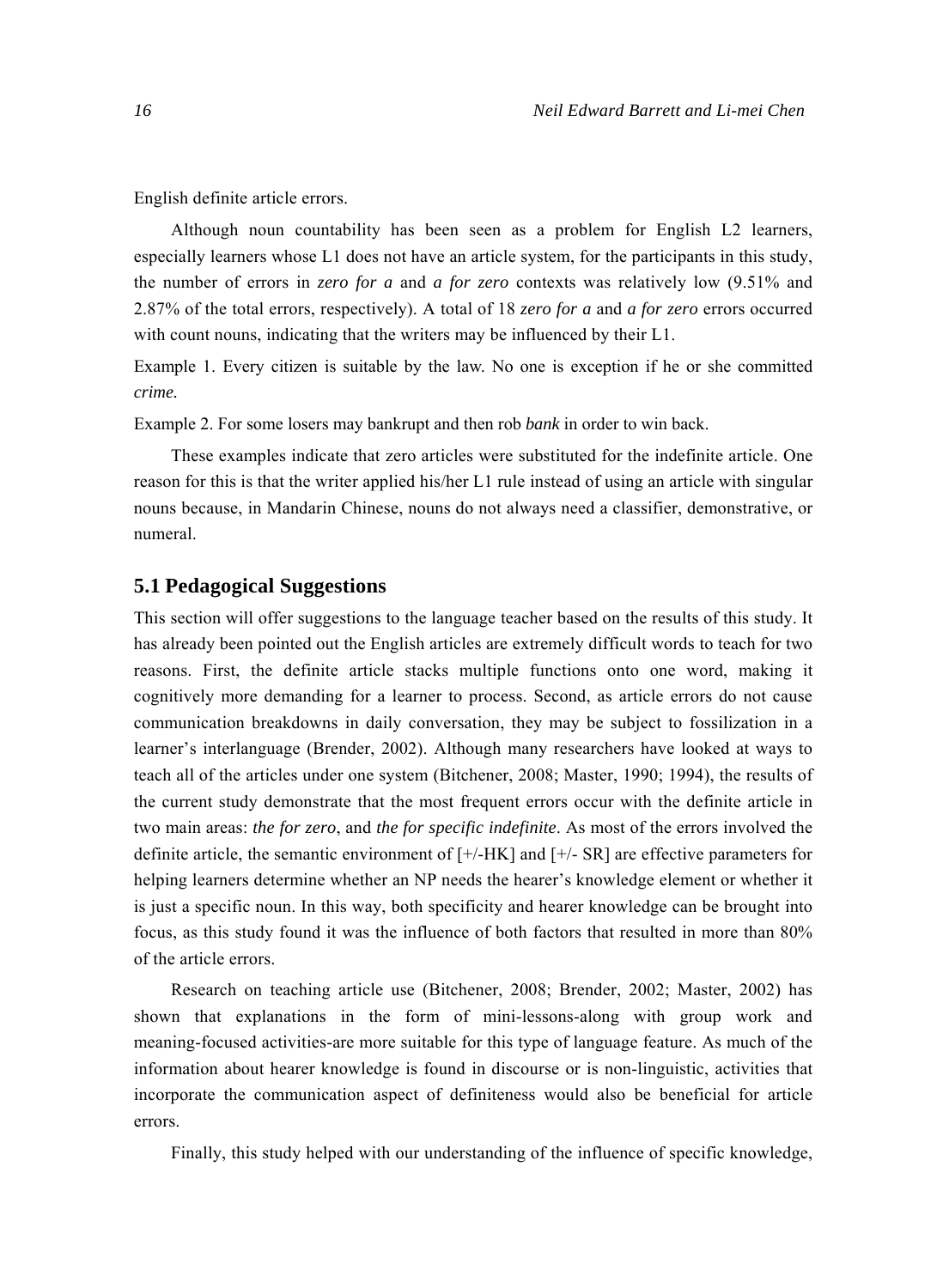hearer knowledge and noun countability on English article errors in writing. Given that the participants were all undergraduate English majors, it would be beneficial to design a cross-linguistic study involving higher level and lower level learners to observe the changes as learners' writing improves with ability and exposure to academic reading and writing. This would allow the researcher to design article teaching systems for all levels of learners based on the frequency of error types for each level.

## **References**

Bickerton, D. (1981). *Roots of language*. Ann Arbor, MI: Karoma Press.

- Bitchener, J. (2008). Evidence in support of written corrective feedback. *Journal of Second Language Writing*, 17, 102-118.
- Brender, A. (2002). *The effectiveness of teaching articles to (-ART) students in EFL classes using consciousness raising methods.* Doctoral dissertation, Temple University.
- Brown, R. (1973). *A first language: The early stages*. Cambridge, MA: Harvard University Press.
- Chaudron, C., & Parker, K. (1990). Discourse markedness and structural markedness: The acquisition of English noun phrases. *Studies in Second Language Acquisition*, 12(1), 43-64.
- Chen, Y. (2002). The problems of university EFL writing in Taiwan. *Korea TESOL Journal*, 5(1), 59-81.
- Cheng, L.-S., & Sybesma, R. (2005). Classifiers in four varieties of Chinese. In G. Cinque & R. Kayne (Eds.), *The Oxford handbook of comparative syntax* (pp. 259-292). Oxford: Oxford University Press.
- Chiang, S. (2003). The importance of cohesive conditions to perceptions of writing quality at the early stages of foreign language learning. *System*, 31, 471-484.
- Chierchia, G. (1998). Reference to kinds across languages. *Natural Language Semantics 6,* 339-405.
- Diez-Bedmar, M. B., & Papp, S. (2008). The use of the English article system by Chinese and Spanish learners. In G. Gilquin, M. B. Diez-Bedmar, & S. Papp (Eds.), *Linking up contrastive and learner corpus research* (pp.147-175). New York: Cambridge University Press.
- Goto-Butler, Y. (2002). Second language learners' theories on the use of English article: An analysis of the metalinguistic knowledge used by Japanese students in acquiring the English article system. *Studies in Second Language Acquisition*, 24(3), 451-480.
- Grice, H. P. (1989). *Studies in the way of words*. Cambridge, MA: Harvard University Press.
- Halliday, M. A. K. & Hasan, R. (1976). *Cohesion in English*. Hong Kong: Longman Group.
- Han, N. R., Chodorow, M., & Leacock, C. (2006). Detecting errors in English article use by non-native speakers. *Natural Language Engineering*, 12(2), 115-129.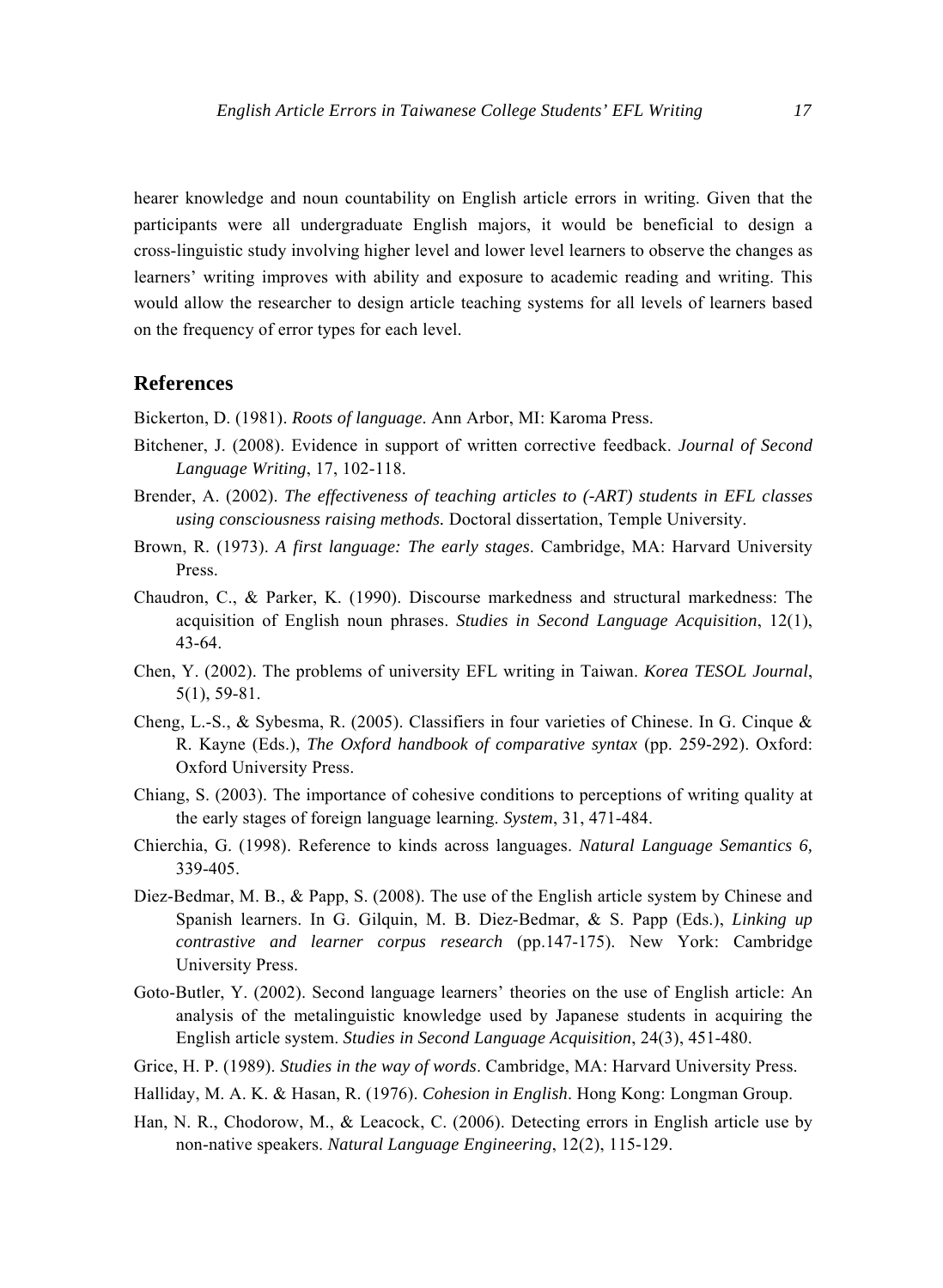Hawkins, J. A. (1978). *Definiteness and indefiniteness*. London: Croom Helm.

- Hawkins, J. A. (1991). On (in) definite articles: Implicatures and (un)grammaticality predictions. *Journal of Linguistics*, 27(2), 405-442.
- Hua, D., & Lee, H. (2005). Chinese ESL learners' understanding of the English count-mass distinction. In D. Laurant, R. A. Sprouse, & A. Liljestrand (Eds.), *Proceedings of the 7th Generative Approaches to Second Language Acquisition Conference (GASLA 2004)* (pp. 138-149).
- Huebner, T. (1983). *A longitudinal analysis of the acquisition of English*. Ann Arbor: Karoma.
- Ionin, T., & Wexler, K. (2004). Article semantics in L2 acquisition: The role of specificity. *Language Acquisition*, 12, 3-70.
- Kao, T. & Chen, L. M. (2008). Coherence in Chinese students' English writing: An initiative to a learner's corpus. In Y. Leung, & H. Chang (Eds.), *Selected Papers from the Seventeenth International Symposium on English Teaching* (pp. 167-175). Taipei: Crane Publishing.
- Lee, E. H. (2007). *English article usage in online graduate forums by non-native EFL teachers*. Doctoral dissertation, Indiana University.
- Li, C. N., & Thompson, S. A. (1981). *Mandarin Chinese. A functional reference grammar*. Los Angeles: University of California Press.
- Lu, F. C. (2001). The acquisition of English articles by Chinese learners. *Working Papers in Second Language Studies*, 20, 1-36.
- Master, P. (1990). Teaching the English articles as a binary system. *TESOL Quarterly*, 24, 461-478.
- Master, P. (1997). The English article system: Acquisition, function, and pedagogy. *System,*  25(2), 215-232.
- Master, P. (1997). The English article system: Acquisition, function, and pedagogy. *System,*  25(2), 215-232.
- Master, P. (2002). Information structure and English article pedagogy. *System*, *30*(3), 331-348.
- Moore, J. M. (2004). *Articles and proper names in L2 English.* Doctoral dissertation, Northwestern University.
- National Cheng Kung University. (n.d.). *Academic Writing Textual Analysis (AWTA) corpus*. http://awta.csie.ncku.edu.tw/
- Neff, J., Ballesteros, F., Dafouz, E., Martinez, F., Rica, J. R., Diez, M., & Prieto, R. (2007). A contrastive functional analysis of errors in Spanish EFL university writers' argumentative texts. A corpus based study. In E. Fitzpatriz (Ed.), *Corpus linguistics beyond the word. Corpus research from phrase to discourse* (pp.203-227). Amsterdam: Rodopi.
- Pica, T. (1983). The article in American English: What the textbooks don't tell us. In N. Wolfson & E. Judd (Eds.), *Sociolinguistics and language acquisition* (pp. 222-233). Rowley, MA: Newbury House.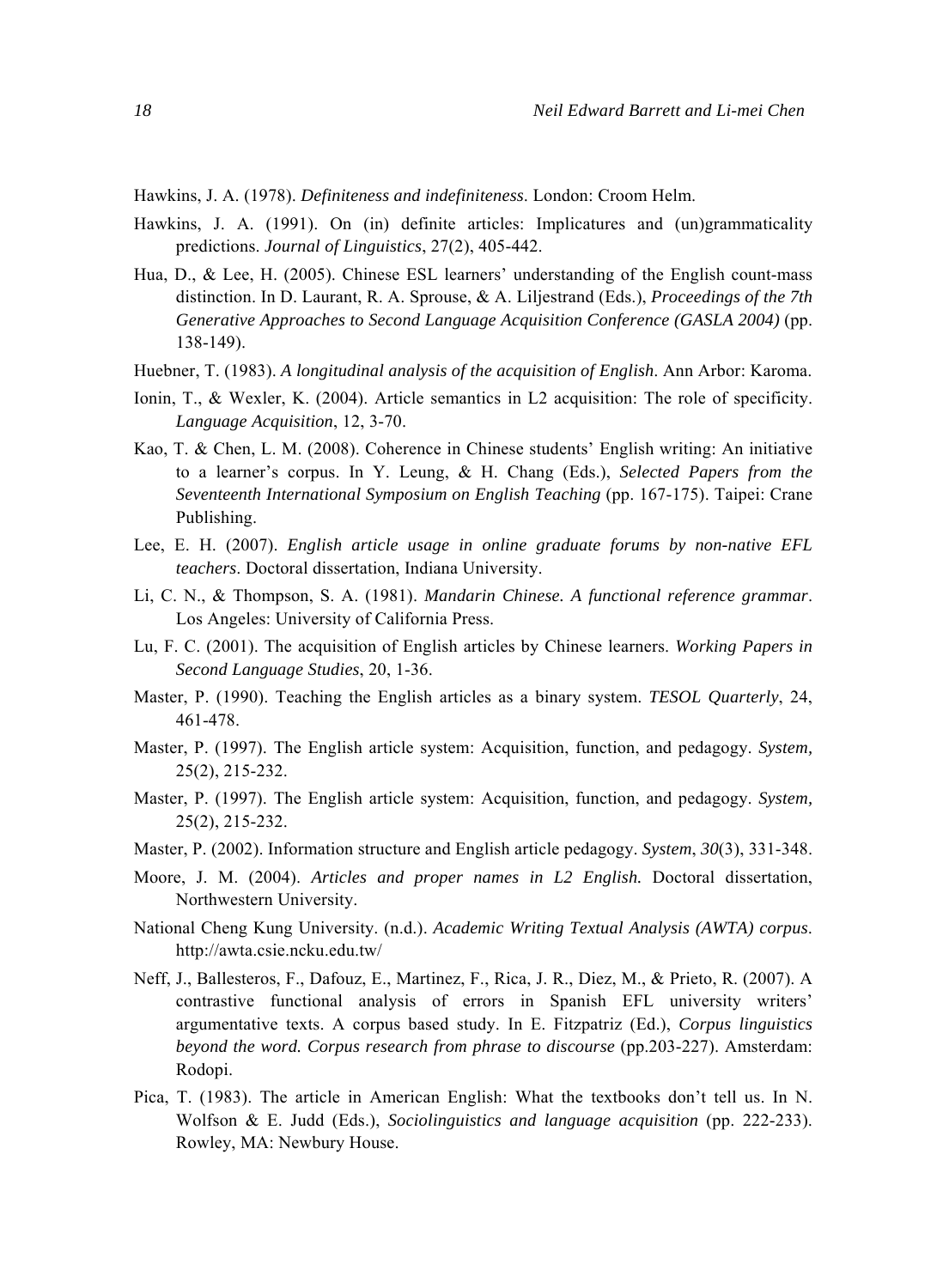- Robertson, D. (2000). Variability in the use of the English article system by Chinese learners of English. *Second Language Research*, 16(2), 135-172.
- Snape, N. (2006). L2 acquisition of definiteness and specificity in English by advanced Japanese and Spanish learners. In A. Belletti, A. Bennati, C. Chesi, E. Di Domenico, & I. Ferrari (Eds.), *Language acquisition and development. Proceedings of the Generative Approaches to Language Acquisition Conference* (pp. 591-596). Cambridge, UK: Cambridge Scholars Press/CSP.
- Snape, N. (2008). Resetting the nominal mapping parameter in L2 English: Definite article use and the count-mass distinction. *Bilingualism: Language and Cognition*, 11, 63-79.
- Snape, N. (2009). Exploring Mandarin Chinese speakers' article use. In N. Snape, Y. K. I. Leung, & M. Sharwood Smith (Eds.), *Representational deficits in SLA: Studies in honor of Roger Hawkins*. (pp. 27-51). Amsterdam: John Benjamins.
- Thomas, M. (1989). The acquisition of English articles by first- and second-language learners. *Applied Psycholinguistics,* 10, 335-355.
- Ting, F. (2003). An investigation of cohesive errors in the writing of PRC tertiary EFL students. *SIETS Language and Communication Review*, 2(2), 1-8.
- Trademan, J. E. (2002). *The acquisition of the English article system by native speakers of Spanish and Japanese: A cross-linguistic comparison.* Doctoral dissertation, University of New Mexico.
- Trask, R. L. (1995). *A dictionary of grammatical terms in linguistics.* New York: Routledge.
- Trenkic, D. (2008). The representation of English articles in second language grammars: Determiners or adjectives? *Bilingualism: Language and Cognition,* 11(1), 1-18.
- Wu, Y & Adams, B. (2009). Classifiers#determiners. *Linguistic Inquiry,* 40, 487-503.
- Yoon, K, K. (1993). Challenging prototype descriptions: Perception of noun countability and indefinite vs. zero article use. *International Review of Applied Linguistics,* 31(4), 269-289.
- Zhang, H. (2007). Numeral classifiers in Mandarin Chinese. *Journal of East Asian Linguistics,*  16, 43-59.